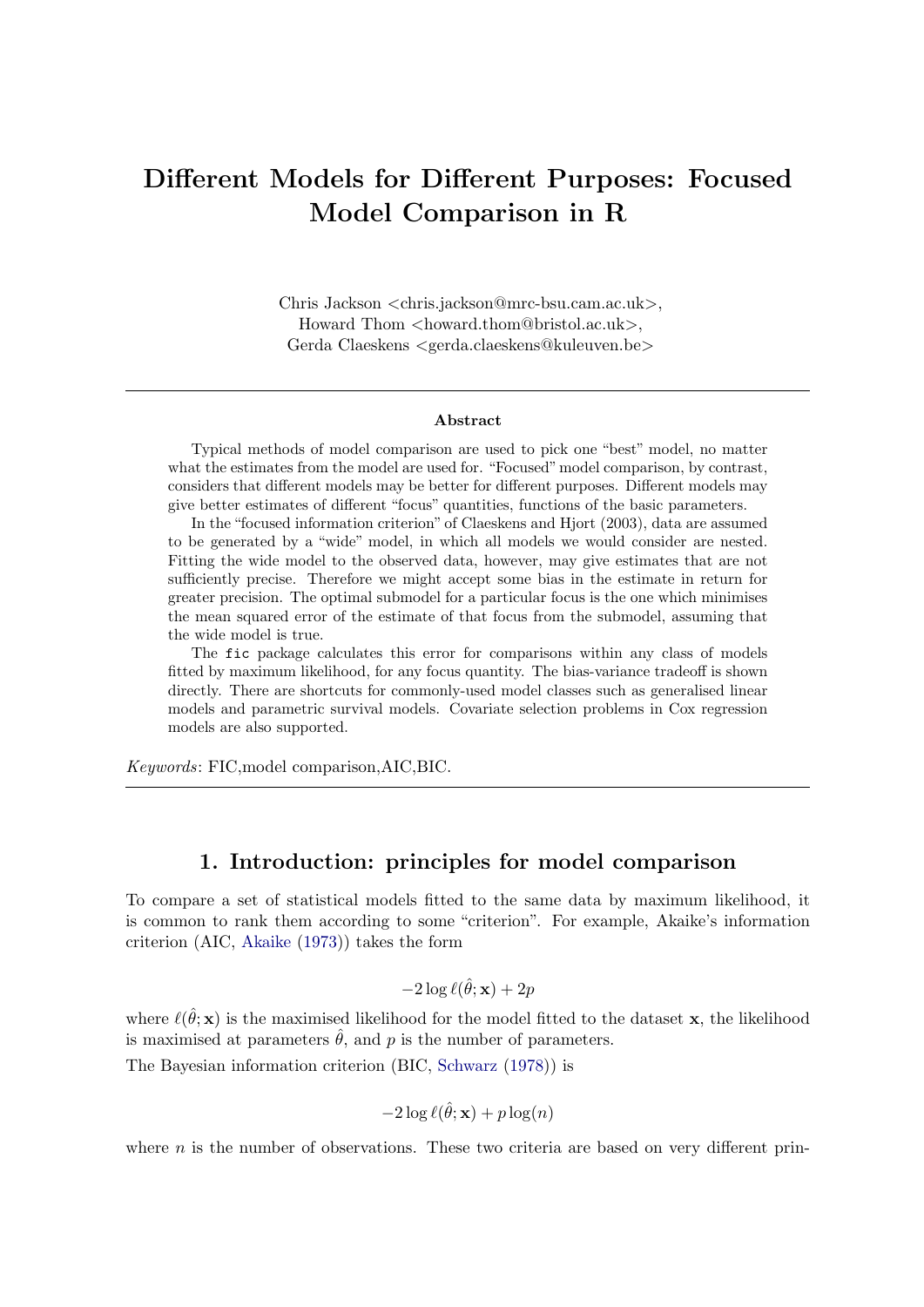ciples. Thus they often rank models differently. The AIC is designed to choose models with better predictive ability, thus it tends to favour bigger models as the sample size increases. BIC is an approximation to Bayesian model comparison by Bayes factors, and prefers models with higher posterior probability under an implicit weak prior (with an amount of information equivalent to one observation, see [Kass and Wasserman](#page-19-1) [1995\)](#page-19-1). If there is a "true" model, the BIC will tend to select it as the sample size increases. In many situations there may not be a true model, and collecting more data will uncover more complexity in the process generating the data, in which case AIC may be more suitable. See, e.g., [Burnham and Anderson](#page-18-0) [\(2003\)](#page-18-0), [Claeskens and Hjort](#page-18-1) [\(2008\)](#page-18-1) for more theory behind these, and other similar model comparison criteria.

Both of these methods give a single ranking of models according how well they fit a given dataset. However, different models may be better for different purposes, for example to estimate different quantities of interest. Such quantities are termed the "focus" of a model, and this is the idea behind "focused" model comparison.

This paper describes the **fic** R package, available from This compares a set of models according to how accurately they estimate a focus quantity. The models should all be nested in a single "wide" model that is assumed to generate the data. Section [2](#page-1-0) gives an informal introduction to the principles, and sets out the formulae for various related "focused" model comparison criteria, as developed by [Claeskens and Hjort](#page-18-2) [\(2003\)](#page-18-2) and [Claeskens and Hjort](#page-18-1) [\(2008\)](#page-18-1). Section [3](#page-4-0) explains how general-purpose software is constructed to enable these quantities to be evaluated for any class of models and focuses, with the minimum of user effort. A worked example of using the fic package for covariate selection in generalised linear models is given in Section [4.](#page-5-0) The extension of the theory to deal with Cox proportional hazards regression models is described in Section [5](#page-12-0) with a worked example. A set of additional package vignettes demonstrate the use of the package in a variety of other situations.

## 2. Focused model comparison: principles and formulae

<span id="page-1-0"></span>Suppose the range of models we are willing to use is bounded by

- a *wide model*, in which all models we would use are nested, with parameters  $(\theta, \gamma)$ ,
- a narrow model, the smallest model we might be willing to use, defined by setting  $\gamma = \gamma_0$ in the wide model.

A typical example is covariate selection in regression models, where  $\theta$  are the coefficients of "protected" covariates which are always included,  $\gamma$  are the coefficients of optional covariates that may or may not be included, and  $\gamma_0 = 0$ . More generally, we wish to choose the appropriate level of flexibility for the distribution of some outcome. For example, choosing between a Poisson versus a Negative Binomial model for a count outcome, or an exponential versus a Weibull survival model, where the former is a constrained version of the latter.

Suppose also that the purpose of the model is to estimate some focus quantity, which could be any function of the basic parameters

$$
\mu = g(\boldsymbol{\theta}, \boldsymbol{\gamma})
$$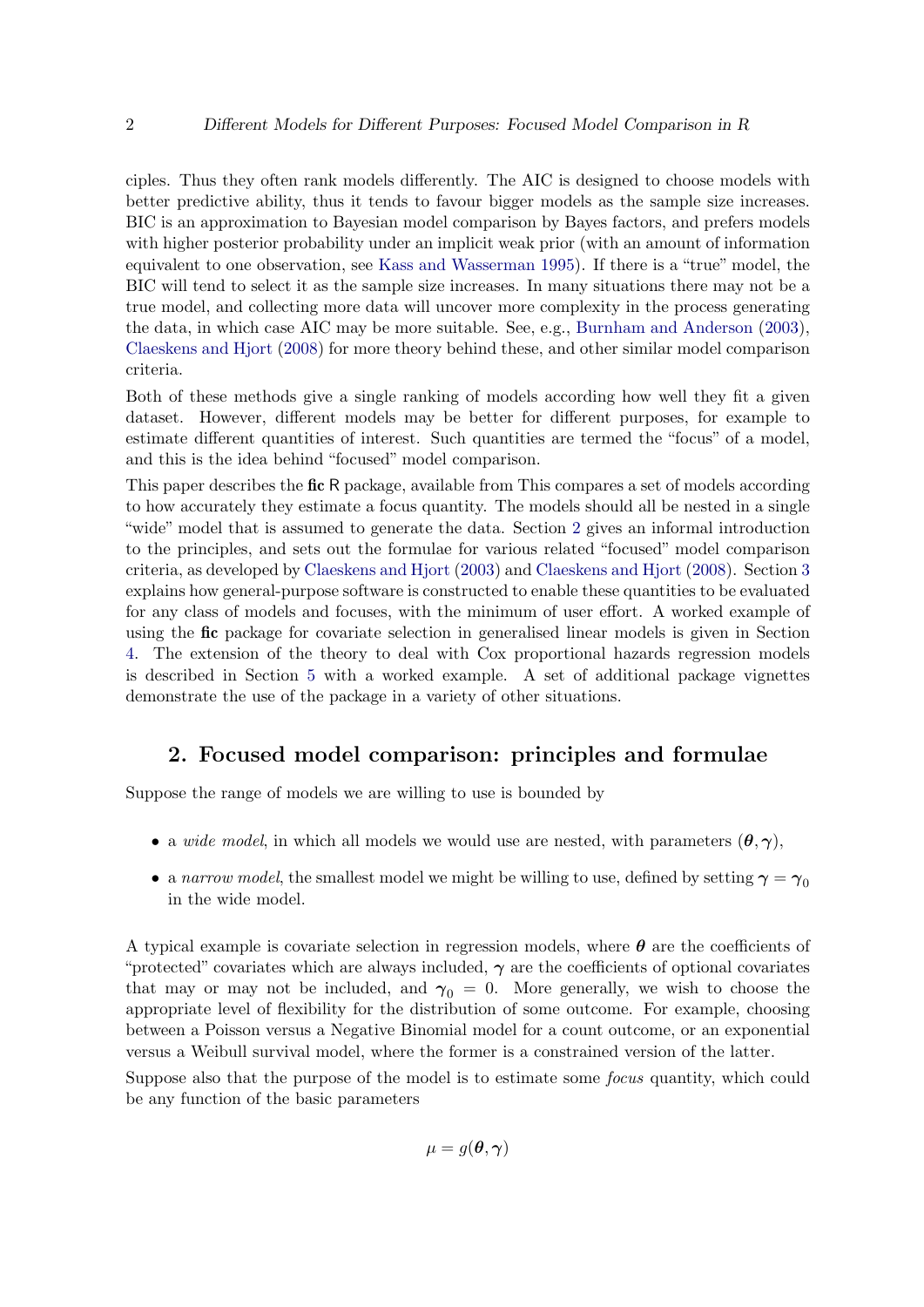In focused model comparison, we prefer models which give better estimates of  $\mu$ . A typical way to define "better" is by the *mean squared error*. The mean squared error of the estimate  $\hat{\mu}_S$  under a submodel S of the wide model, compared to the true value  $\mu$ , is

$$
E\left\{(\hat{\mu}_S - \mu)^2\right\}
$$

This expectation is calculated under the assumption that the data are generated from the wide model. While we believe the wide model is the most realistic, we also accept that there may not be enough data to give sufficiently precise estimates of  $\mu$ . Therefore we are willing to accept some bias in this estimate, in return for a smaller variance, by selecting a smaller model than the wide model. The submodel  $S$  with the lowest mean squared error is the one which makes the optimal trade-off between bias and variance.

<span id="page-2-2"></span>The mean squared error  $MSE_S$  under model S can be decomposed as a sum of the squared bias  $B_S^2$  and the variance  $V_S$ .

$$
MSE_S = E\{(\hat{\mu}_S - \mu)^2\} = \{E(\hat{\mu}_S) - \mu\}^2 + E\{(\hat{\mu}_S - E(\hat{\mu}_S))^2\}
$$
  
=  $B_S^2 + V_S$  (1)

Estimators for these quantities are constructed by [Claeskens and Hjort](#page-18-2) [\(2003\)](#page-18-2) under an asymptotic framework in which the data are assumed to be n independent identically distributed observations from the wide model, but reparameterised so that  $\gamma = \gamma_0 + \delta/\sqrt{n}$ . Thus as the sample size  $n$  increases, we aim to detect more subtle departures from the narrow model.

<span id="page-2-1"></span>An obvious estimate for the bias  $B_S$  is  $\hat{B_S} = \hat{\mu_S} - \hat{\mu_W}$ , where  $\hat{\mu}_W$  is the estimate of the focus quantity under the wide model, which is assumed to be unbiased. However, [Claeskens and](#page-18-2) [Hjort](#page-18-2) [\(2003\)](#page-18-2) derive a more accurate, asymptotically unbiased, estimate for the squared bias as

$$
\widehat{B}_S^2 = \widehat{\omega}^\top (I - G_S)(\widehat{\boldsymbol{\delta}} \widehat{\boldsymbol{\delta}}^\top - Q)(I - G_S)\widehat{\omega}
$$
\n(2)

where:

- $\hat{\delta} = \hat{\gamma}\sqrt{n}$ , where  $\hat{\gamma}$  is the estimate of  $\gamma$  under the wide model.
- $\omega^{\top} \delta$  is the bias of the estimate of  $\sqrt{n}\mu$  under the narrow model N, that is, the asymptotic  $\omega$  of is the bias of the estimate of  $\sqrt{n}\mu$  under the halfow model *N*, that is, the asymptotic mean of  $\sqrt{n}(\hat{\mu}_N - \mu)$ . Thus  $\omega$  acts as a linear transformation from the biases of the basic parameters  $\gamma$  to the biases of the focus parameter  $\mu$ .
- $\omega$  is estimated as  $\hat{\omega} = J_{10} J_{00}^{-1}$  $\frac{d\mu}{d\theta} - \frac{d\mu}{d\gamma}$  using Taylor approximation arguments, where J is the information (inverse covariance) matrix under the wide model  $<sup>1</sup>$  $<sup>1</sup>$  $<sup>1</sup>$  and subscripts</sup> 0 and 1 select the rows and columns forming the submatrices of J that correspond to parameters  $\theta$  and  $\gamma$  respectively. The partial derivatives of the focus  $\mu$  are evaluated at the estimates from the wide model.

<span id="page-2-0"></span><sup>&</sup>lt;sup>1</sup>Note that [Claeskens and Hjort](#page-18-1) [\(2008\)](#page-18-1) calculate the MSE of the focus multiplied by  $\sqrt{n}$  rather than the MSE of the focus, thus they define  $J$  instead as the information matrix divided by  $n$ . Thus their definition of  $\omega$  is the same as ours since n cancels, but their definitions of  $Q_S$  and Q are different.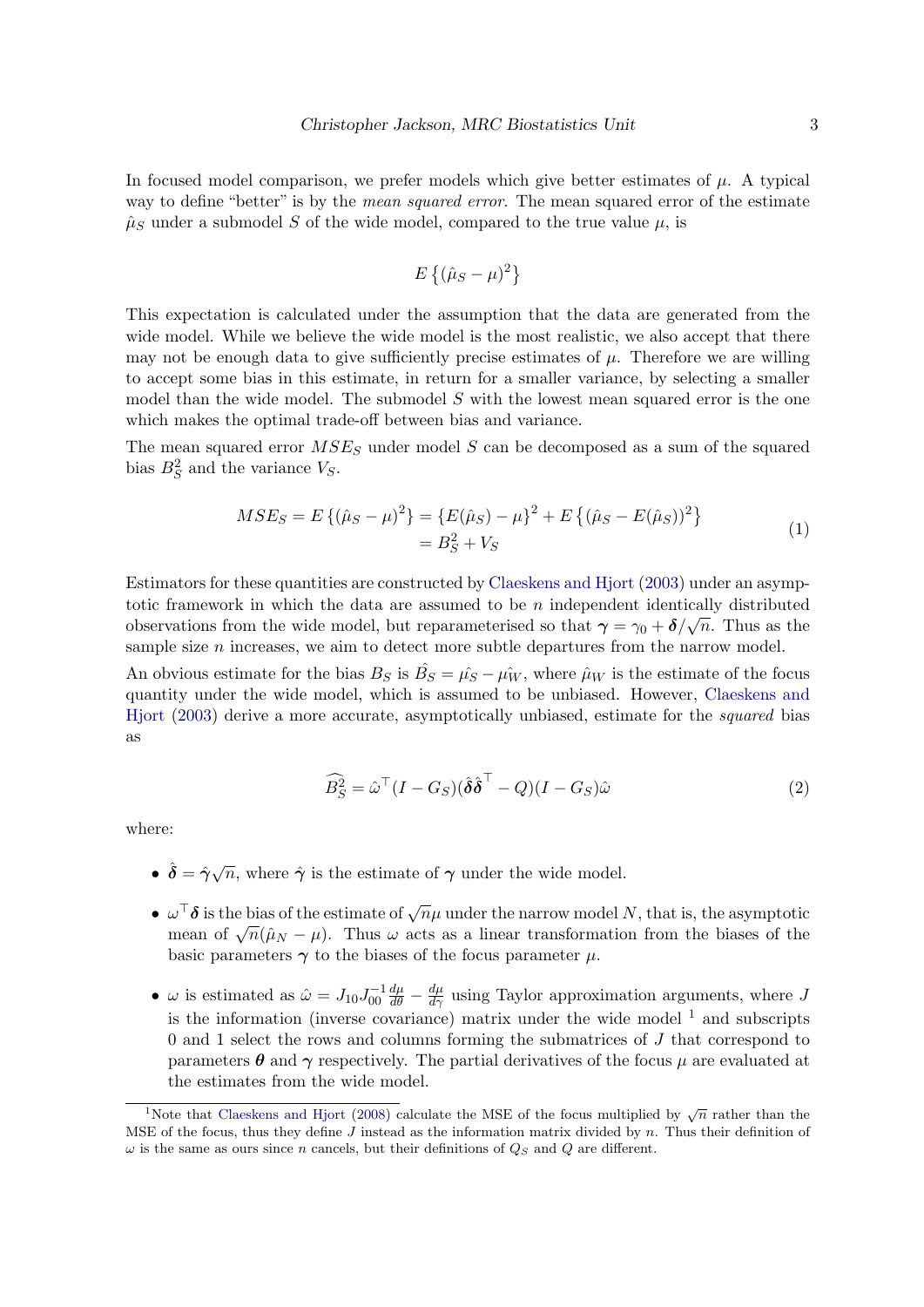•  $G_S = \pi^T Q_S \pi Q^{-1}$  is an estimate of the transformation that maps the wide model estimate of  $\delta$  to the submodel S estimate, where  $Q_S = (\pi Q^{-1} \pi^{\top})^{-1}$ ,  $Q^{-1} = J_{11}$  and  $\pi$ is the projection matrix consisting of 0s and 1s which maps a vector of the same length as  $(\theta, \gamma)$  to a subvector containing the elements corresponding to submodel S.

Occasionally the estimate  $(2)$  of squared bias is negative. [Claeskens and Hjort](#page-18-2)  $(2003)$  also present an adjusted version of [\(2\)](#page-2-1), which assumes the bias is zero in these cases.

<span id="page-3-1"></span>
$$
\widehat{B_S^{2*}} = \max\left\{0, \widehat{B_S^2}\right\} \tag{3}
$$

<span id="page-3-0"></span>The corresponding estimate of the bias is

$$
\widehat{B_S*} = sign(\hat{\psi}_W - \hat{\psi}_S) \sqrt{\widehat{B_S^{2*}}}\tag{4}
$$

where  $\hat\psi_W=\hat\omega^\top\bm{\hat\delta}$  and  $\hat\psi_S=\hat\omega^\top G_S\hat\bm{\delta}$  are estimates of  $\omega^\top\bm{\delta}$  under the wide model and submodel respectively.

The estimate for the variance of  $\hat{\mu}_S$  under the wide model, derived by [Claeskens and Hjort](#page-18-2) [\(2003\)](#page-18-2), is

$$
\widehat{V}_S = (\hat{\tau}_0^2 + \hat{\omega}^\top Q_S^0 \hat{\omega})
$$

where  $\hat{\tau}_0^2$  estimates the variance of the narrow model focus estimate (using "delta method" principles,  $\hat{\tau}_0^2 = \frac{d\mu}{d\theta}$  $d\theta$  $\mathsf{I}_{J_{00}^{-1}}^{-1}$  $\frac{d\mu}{d\theta}$ , and the additional term  $(\hat{\omega}^\top Q_S^0 \hat{\omega})$  is the increase in variance we accept by using a wider but still misspecified model S, with  $Q_S^0 = \pi^\top Q_S \pi$ .

Thus we compare models on the basis of the root mean squared error, estimated by

<span id="page-3-4"></span>
$$
\sqrt{\widehat{MSE}_S} = \sqrt{\widehat{B}_S^2 + \widehat{V}_S}
$$
\n(5)

or the alternative version which, while not asymptotically unbiased, is based on an interpretable estimate [\(4\)](#page-3-0) of the bias.

<span id="page-3-2"></span>
$$
\sqrt{\widehat{MSE}_S^*} = \sqrt{\widehat{B_S^{2*}} + \widehat{V}_S}
$$
\n(6)

<span id="page-3-3"></span>[Claeskens and Hjort](#page-18-2) [\(2003\)](#page-18-2) define the "focused information criterion" (FIC), which has a slightly simpler form due to excluding terms common to all submodels S, and is related to the MSE as

$$
FIC_S = n\widehat{MSE}_S - \widehat{\tau}_0^2 + \widehat{\omega}^\top Q \widehat{\omega}
$$
\n<sup>(7)</sup>

Models with lower FIC give better estimates of the focus quantity. However we prefer to use the (root) MSE as the model comparison statistic, due to its direct interpretation as the error of the focus estimate.

#### 2.1. Model comparison averaged over a range of focuses

Often we want a model that performs well in a range of situations. In covariate selection problems, for example, we might want to estimate a focus quantity accurately for a defined range of covariate values. Thus the quantities defined above may now depend on the covariate value  $u$ . We might simply define the "averaged MSE" for submodel  $S$ ,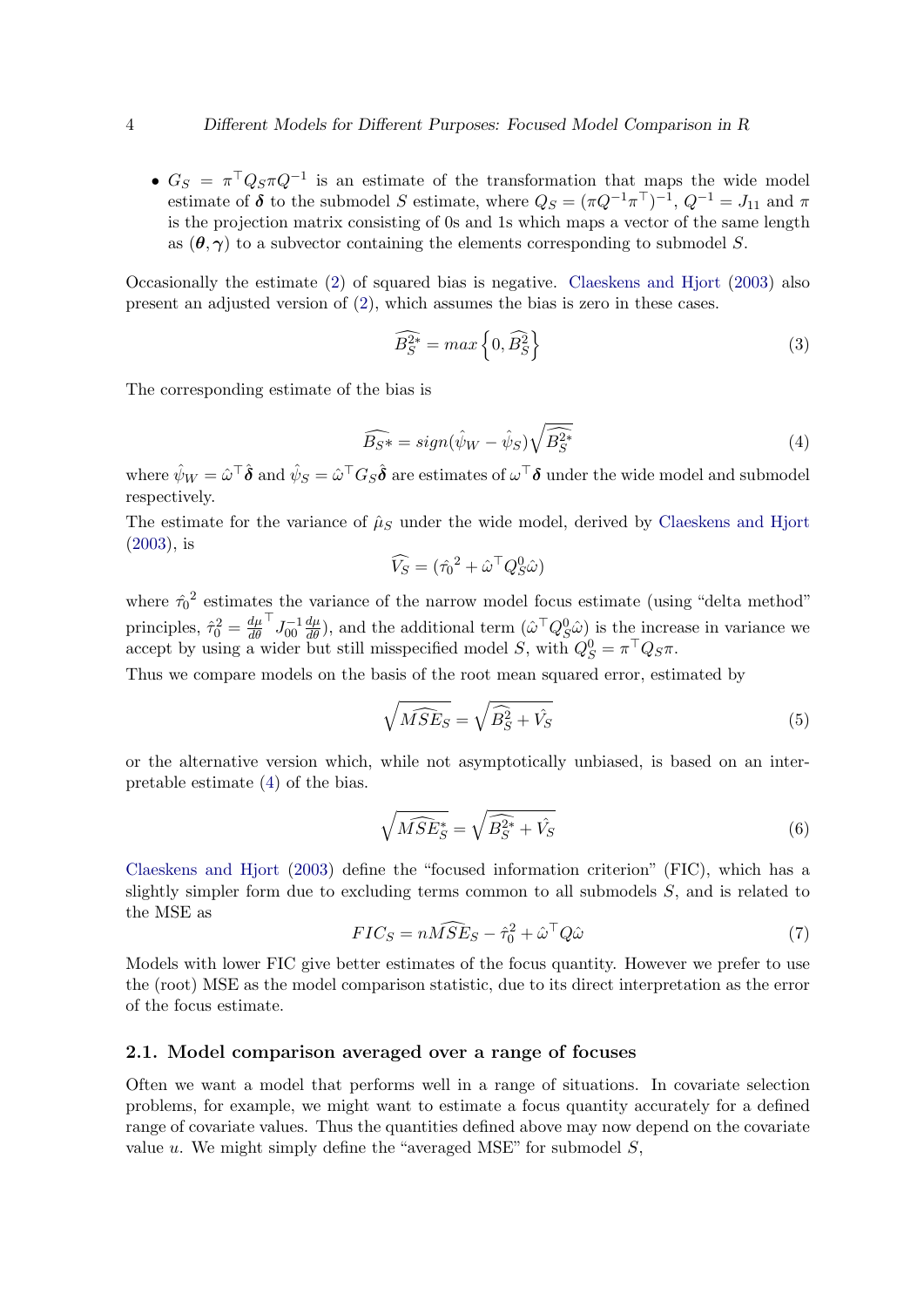$$
MSE_S^{(ave)} = \int MSE_S(u)dW(u)du
$$

as a weighted average of the mean squared errors [\(1\)](#page-2-2) for focuses defined by different covariate values u, weighted by their prevalence  $W(u)$ . However [Claeskens and Hjort](#page-18-1) [\(2008\)](#page-18-1) derived an alternative formula, so that if correction of the squared bias estimate, as in [\(3\)](#page-3-1), is required, it only needs to be performed once:

<span id="page-4-2"></span>
$$
\widehat{MSE_S^{(ave)}} = I_S + \widehat{V_S^{(ave)}}
$$
\n(8)

<span id="page-4-1"></span>where

$$
I_S = Tr((I - G_S)(\hat{\boldsymbol{\delta}}\hat{\boldsymbol{\delta}}^\top - Q)(I - G_S)^\top A)
$$
\n(9)

is an estimate of the squared bias, and

$$
\widehat{V_S^{(ave)}} = \tau_0^{2(ave)} + II_S \tag{10}
$$

is an estimate of the variance, with  $\tau_0^{2(ave)} = \int \tau_0(u) du$ ,  $II_S = Tr(Q_S^0 A)$ , and

$$
A = J_{10}J_{00}^{-1}B_{00}J_{00}^{-1}J_{01} - J_{10}J_{00}^{-1}B_{01} - B_{10}J_{00}^{-1}J_{01} + B_{11}
$$
  
\n
$$
B = \int \left(\frac{d\mu(u)/d\theta}{d\mu(u)/d\gamma}\right) \left(\frac{d\mu(u)/d\theta}{d\mu(u)/d\gamma}\right)^{\top} dW(u) = \left(\begin{array}{cc} B_{00} & B_{01} \\ B_{10} & B_{11} \end{array}\right)
$$

An analogue of the alternative MSE estimate [\(6\)](#page-3-2) can then be defined, based on a bias estimator which is corrected when [\(9\)](#page-4-1) is negative, by substituting  $max(IS, 0)$  for IS in [\(8\)](#page-4-2).

If the focus is defined as the log density for one observation  $y$ , and if we average over the observed distribution of  $y$  in the data, then model comparison using this procedure is asymptotically equivalent to model comparison by AIC [\(Claeskens and Hjort](#page-18-1) [2008,](#page-18-1) [2003\)](#page-18-2). See the additional fic package vignette on linear models for an example.

## 3. Software for focused model comparison

<span id="page-4-0"></span>In order to calculate the MSE [\(1\)](#page-2-2) for focused model comparison of a submodel S against a wide model, we simply need to know

- the estimates  $\hat{\theta}_W$  and  $\hat{\gamma}_W$  and their covariance matrix under the wide model,
- the focus function  $\mu(\boldsymbol{\theta}, \boldsymbol{\gamma})$
- $\bullet$  the definition of which parameters are included in submodel S and which are included in the narrow model N.

Additionally if we want to know the focused information criterion [\(7\)](#page-3-3) we will need the sample size n.

Derivatives of the focus function, required by [\(2\)](#page-2-1), can be calculated numerically in general, for which robust software exists — **numDeriv** [\(Gilbert and Varadhan](#page-18-3) [2016\)](#page-18-3) is used here. Analytic derivatives are implemented in fict for two built-in focuses (the outcome probability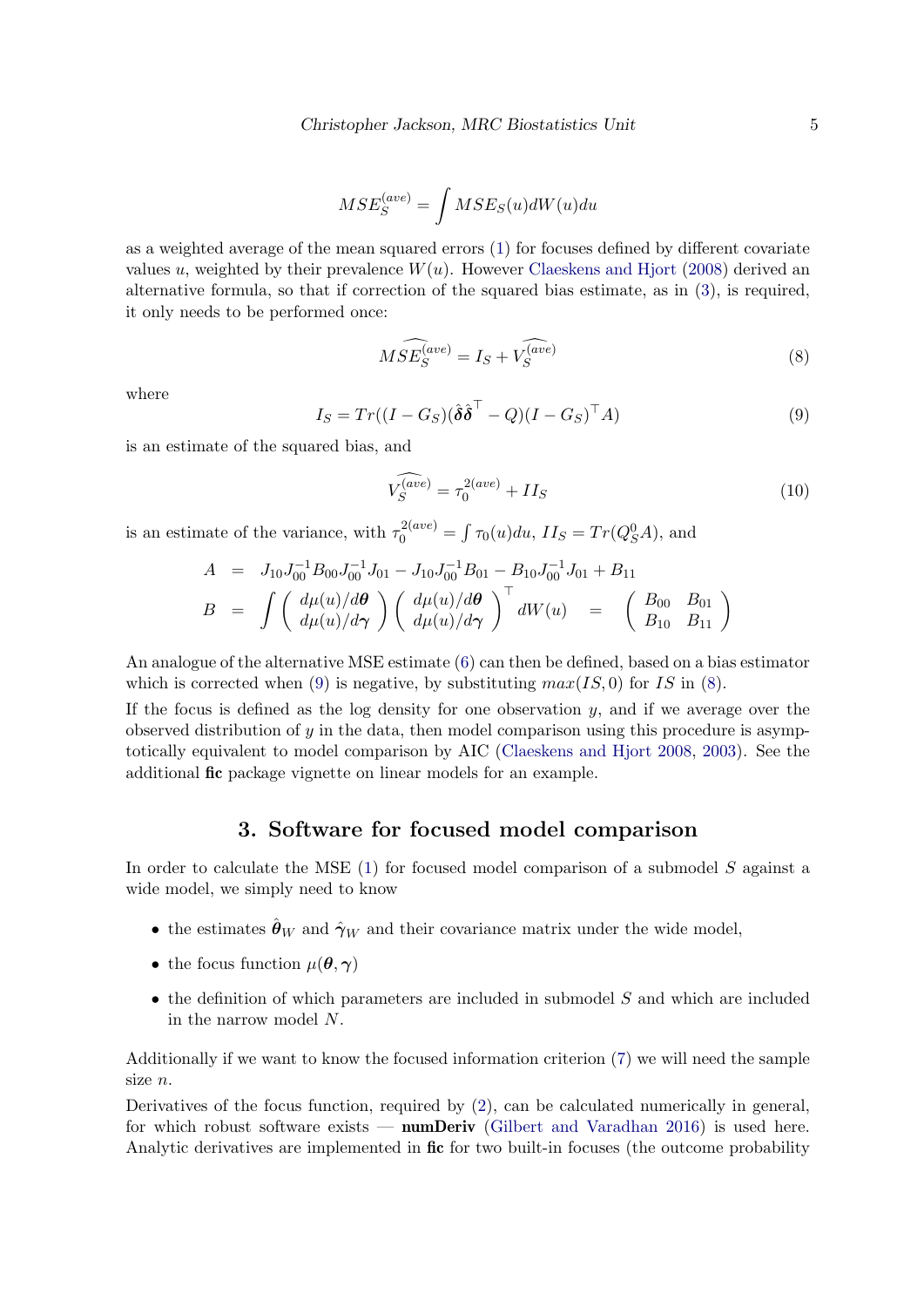in logistic regression, and the mean outcome in linear regression), but we have noticed no loss in accuracy from using numerical methods.

This knowledge allows the fic package to implement focused model comparison for any class of models and focuses. The estimates and covariance matrix are routinely computed by functions for fitting models by maximum likelihood. Therefore the user simply needs to supply

- an R object containing the wide model
- a definition of the focus function  $\mu$ ()
- indicators for what submodels they want to compare

In addition the software needs to know where to look inside the wide model object for the estimates and covariance matrix, but this information can be built into the software for a range of commonly-used models.

## 4. Example: Covariate selection in logistic regression

<span id="page-5-0"></span>The use of the fic package is illustrated for covariate selection in logistic regression, using the example from [Claeskens and Hjort](#page-18-1) [\(2008\)](#page-18-1) (Example 6.1). The dataset was originally presented by [Hosmer and Lemeshow](#page-18-4) [\(1989\)](#page-18-4). Data are taken from  $n = 189$  women with newborn babies, and the binary outcome is whether the baby is born with a weight of less than 2500g. We build a logistic regression model to predict the outcome, but are uncertain about what covariates should be included.

The data are provided as an object birthwt in the fic package. This is the same as birthwt in MASS [\(Venables and Ripley](#page-19-2) [2002\)](#page-19-2) with the addition of a few extra columns defining interactions and transformations as in [Claeskens and Hjort](#page-18-1) [\(2008\)](#page-18-1).

The following covariates are always included (coefficient vector  $\boldsymbol{\theta}$ )

•  $x_1$  Weight of mother in kg, lwtkg

The following covariates will be selected from (coefficient vector  $\gamma$ )

- $z_1$  age, in years, age
- $z_2$  indicator for smoking, smoke
- $z_3$  history of hypertension, ht
- $z_4$  uterine irritability, ui
- interaction  $z_5 = z_1 z_2$  between smoking and age, smokeage
- interaction  $z_6 = z_2 z_4$  between smoking and uterine irritability, smokeui

Firstly the wide model, that includes all the above covariates, is defined and fitted.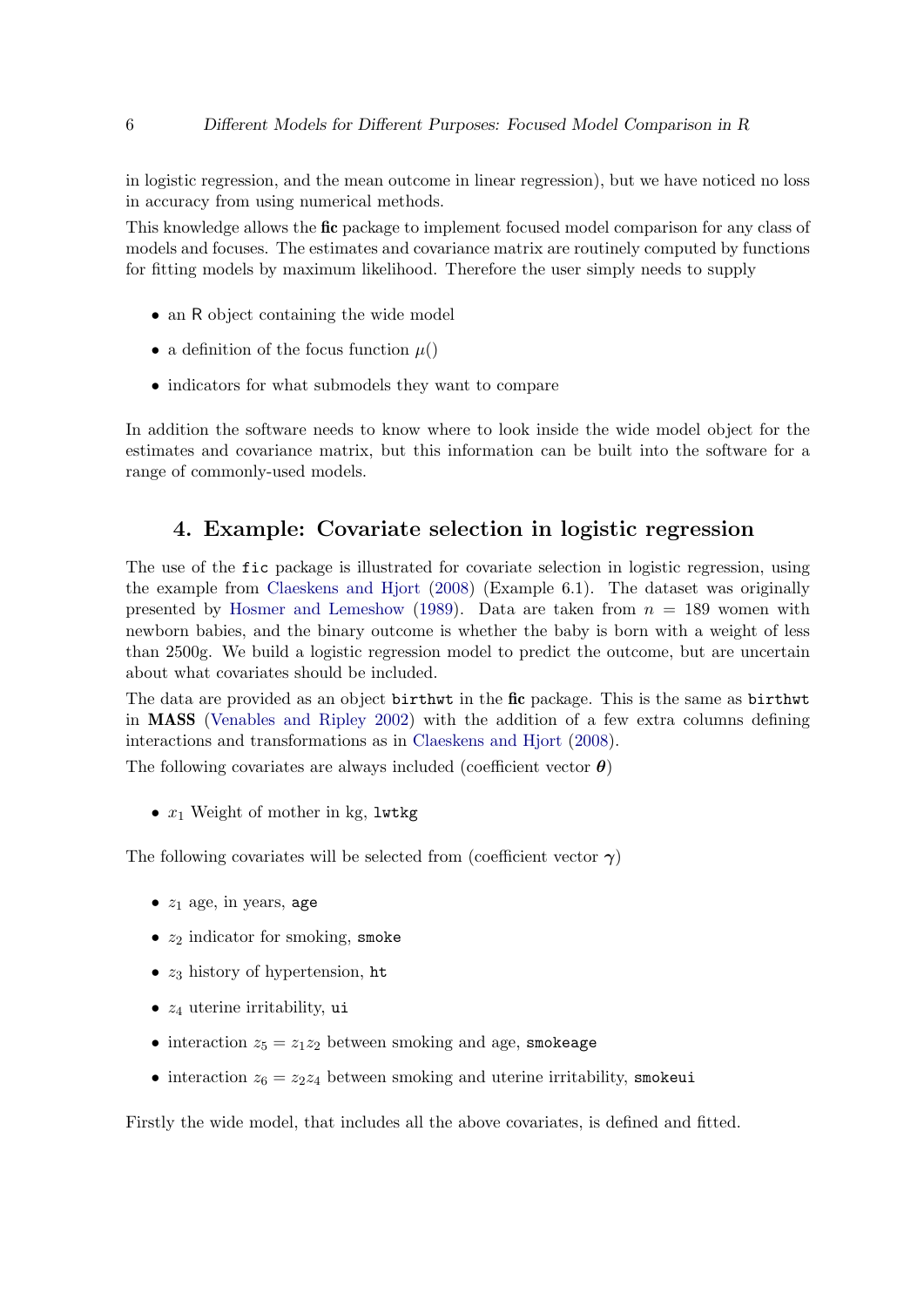library("fic") wide.glm <- glm(low ~ lwtkg + age + smoke + ht + ui + smokeage + smokeui, data = birthwt, family = binomial)

The focus function is then defined. This should be an R function, mapping the parameters par of the wide model to the quantity of interest. The focus can have any number of additional arguments. Typically an argument called X is used to supply covariate values at which the focus function should be evaluated.  $2$  Here we take the probability of low birth weight as the focus, for two covariate categories:

- 1. smokers with average or typical values of the other covariates. These values are given in the order supplied when specifying the model (for smokers: intercept,  $lwtkg=58.24$ ,  $age=22.95$ , smoke=1, ht=0, ui=0, smokeage=22.95, smokeui=0).
- 2. non-smokers with average values of the other covariates

```
prob_logistic <- function(par, X)plogis(X %*% par)
vals.smoke <- c(1, 58.24, 22.95, 1, 0, 0, 22.95, 0)
vals.nonsmoke <- c(1, 59.50, 23.43, 0, 0, 0, 0, 0)
X <- rbind("Smokers" = vals.smoke, "Non-smokers" = vals.nonsmoke)
```
We can illustrate this function by calculating the probability of low birth weight, given the parameters of the fitted wide model, for each group. This is about twice as high for smokers.

```
prob_logistic(coef(wide.glm), X=X)
\sharp # \qquad \qquad \left[ ,1\right]## Smokers 0.345
## Non-smokers 0.168
```
The fic function can then be used to calculate the mean squared error of the focus for one or more given submodels. For illustration we will compare two models, both including maternal weight, one including age and smoking, but the other including age, smoking and hypertension.

```
mod1.glm <- glm(low ~ lwtkg + age + smoke, data = birthwt, family = binomial)
mod2.glm <- glm(low ~ lwtkg + age + smoke + ht, data = birthwt,
                family = binomial)
```
We supply the following arguments to the fic function.

<span id="page-6-0"></span><sup>&</sup>lt;sup>2</sup>Note we could also have written the focus function as function(par, X)plogis(par[1] + X %\*% par[-1]) then we could have omitted the dummy covariate values of 1 for the intercept at the start of vals.smoke and vals.nonsmoke.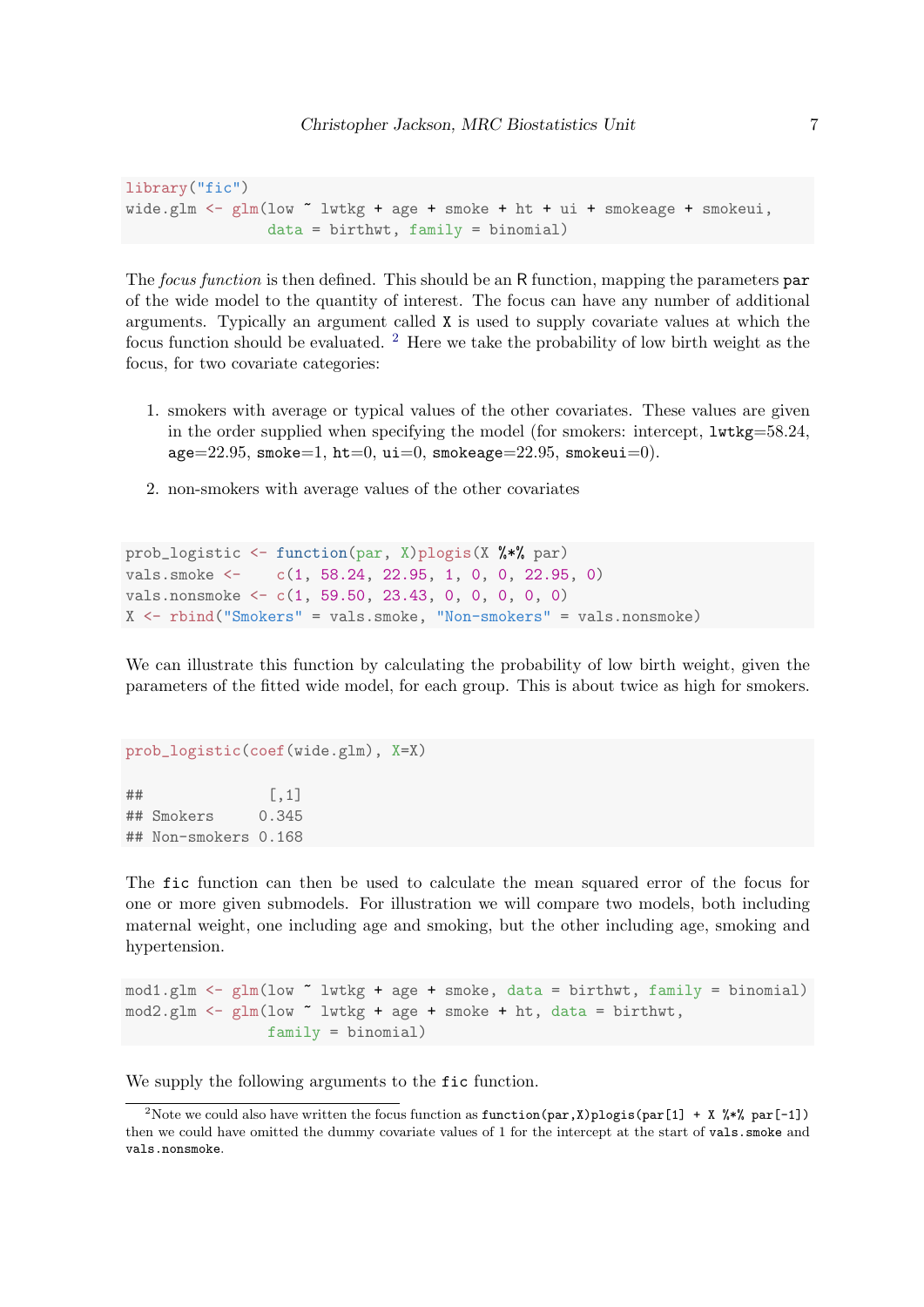- wide: the fitted wide model. All the model fit statistics are computed using the estimates and covariance matrix from this model. fic will automatically recognise that this is a GLM fitted by the glm function in R, and extract the relevant information.
- inds: indicators for which parameters are included in the submodels, that is, which elements of  $(\theta, \gamma)$  are fixed to  $\gamma_0$ . This should have number of rows equal to the number of submodels to be assessed, and number of columns equal to  $dim(\theta) + dim(\gamma)$ , the total number of parameters in the wide model, 8 in the case of wide.glm, which includes the intercept and the coefficients of seven covariates. It contains 1s in the positions where the parameter is included in the submodel, and 0s in positions where the parameter is excluded. This should always be 1 in the positions defining the narrow model, as specified in inds0 below. If just one submodel is to be assessed, inds can also be supplied as a vector of length  $dim(\theta) + dim(\gamma)$ .

Note that inds indexes parameters rather than *linear model terms*, that is, in covariate selection problems where a variable is a factor with more than two levels, inds should contain separate entries for the coefficient of each factor level relative to the baseline level, not just one entry indicating the presence of the factor as a whole. A utility to construct this in the presence of factors is illustrated in Section [5.1.](#page-13-0)

• inds0 vector of indicators for which parameters are included in the narrow model, in the same format as inds. This can be omitted, in which case the narrow model is assumed to be given by the first row of inds. In this case, just the first two parameters are included, the intercept and the coefficient of lwtkg.

```
inds \le rbind(mod1 = c(1,1,1,1,0,0,0,0),
              mod2 = c(1,1,1,1,1,0,0,0))inds0 <- c(1,1,0,0,0,0,0,0)
```
• focus the focus function, and X, the alternative covariate values to evaluate it at. As well as an R function, this argument can alternatively be supplied as a character string naming a built-in focus function supplied by the **fic** package. Currently these just include "prob\_logistic", the outcome probability in a logistic regression, and "mean\_normal", the mean outcome in a normal linear regression.

The main fic function then returns the model fit statistics and the estimate of the focus quantity for each model.

```
fic1 \le fic(wide = wide.glm, inds = inds, inds0 = inds0,
          focus = prob_logistic, X=X)
fic1
## vals mods rmse rmse.adj bias se FIC focus
## 1 Smokers mod1 0.0723 0.0723 0.0459 0.0558 1.187 0.398
## 4 Smokers mod2 0.0556 0.0572 0.0000 0.0572 0.783 0.366
## 2 Non-smokers mod1 0.0804 0.0804 0.0731 0.0334 1.305 0.243
```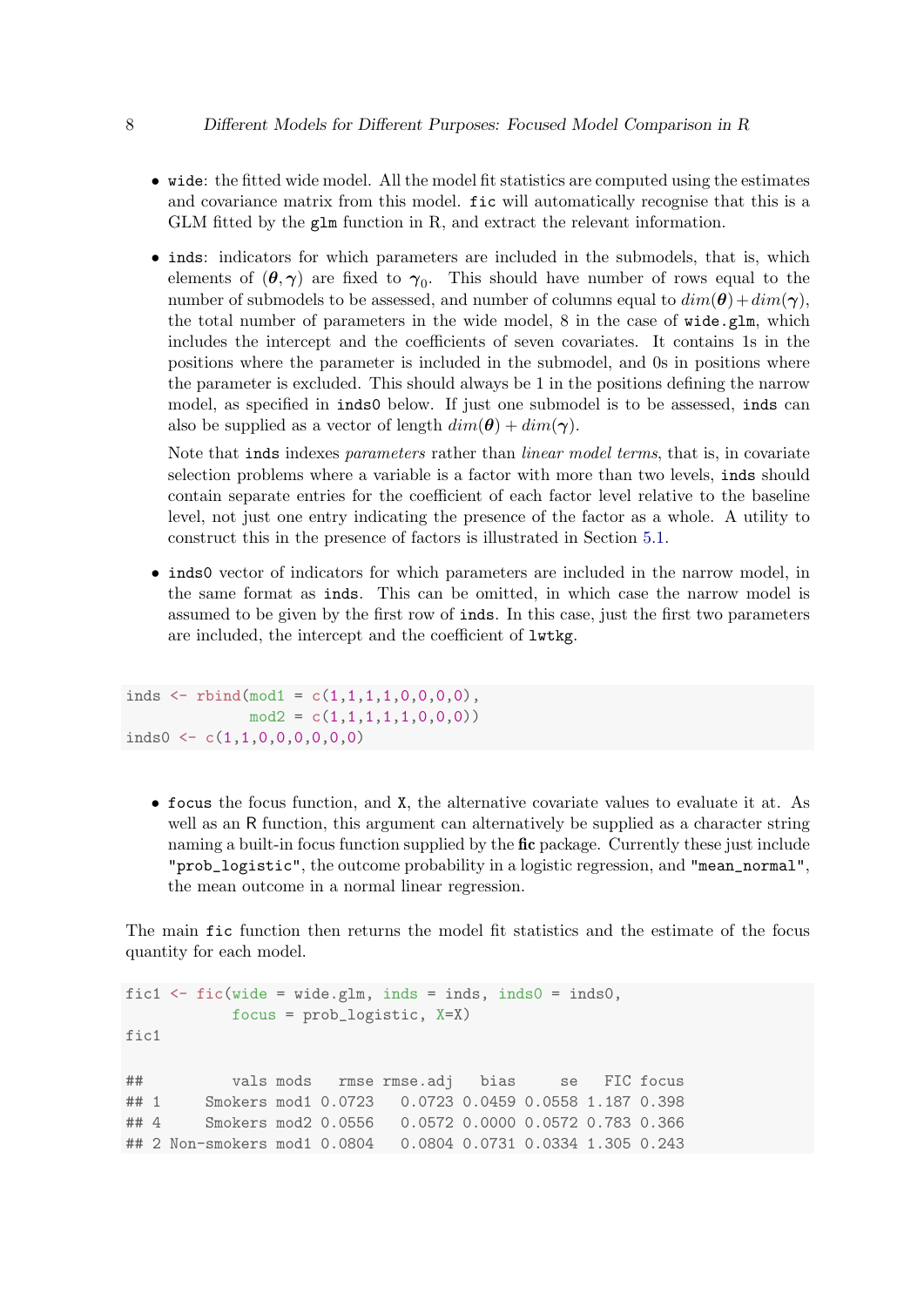## 5 Non-smokers mod2 0.0596 0.0596 0.0484 0.0348 0.755 0.215 ## 3 ave mod1 0.0764 0.0764 0.0610 0.0460 1.005 0.320 ## 6 ave mod2 0.0576 0.0576 0.0329 0.0473 0.528 0.291

The object returned by fic is a data frame containing one row for each combination of focus covariate values indicated in the column vals and submodels indicated in the column mods. The focus estimate is returned in the final column focus, while the remaining columns contain the following model comparison statistics:

- rmse The root mean squared error of the submodel focus estimate, calculated assuming the wide model is true (Equation [5\)](#page-3-4),
- rmse.adj Alternative estimate of the root mean squared error (Equation [6\)](#page-3-2) based on the adjusted bias estimator [\(3–](#page-3-1)[4\)](#page-3-0).
- bias The estimated bias  $\widehat{B_{S^*}}$  (Equation [4\)](#page-3-0), which will be zero if  $B_S^2$  [\(2\)](#page-2-1) is negative.
- se The standard error  $\sqrt{\hat{V}}$  of the submodel focus estimate, calculated assuming the wide model is true.
- FIC The FIC as originally defined by [Claeskens and Hjort](#page-18-2) [\(2003\)](#page-18-2) (Equation [7\)](#page-3-3).

The submodels are fitted automatically within the fic function in order to produce the focus estimate, so it was not really necessary to fit mod1.glm and mod2.glm by hand, as above. As the wide model has class glm, it is recognised as a GLM, so fic assumes that our submodels correspond to models with different covariates included, as indicated by inds. The focus estimates from the submodels can then be returned alongside the model comparison statistics.

As well as the specific covariate categories, fic calculates model comparison statistics which are averaged over the categories, indicated by a value of ave in the column vals. An equallyweighted average is computed by default. Arbitrary weights can be supplied in the argument wt to fic.

Recall that mod2 contains one more covariate than mod1. For each of the two focuses, and the average, the unadjusted and adjusted bias estimates are lower due to the inclusion of this covariate, while the standard error se is higher. Given the lower rmse and rmse.adj under mod2, the reduction in bias is deemed to be worth the increase in uncertainty.

#### 4.1. Comparing a wide range of models

We may want to examine a broad range of models, particularly in regression contexts. The function all\_inds (a wrapper around expand.grid) creates a matrix of indicators that defines all submodels with different covariates, spanned by a given wide model (here  $\texttt{wide}$ ,  $\texttt{glm}$ ) and a narrow model (here defined by inds0). This function works only for classes of model objects x for which the terms(x) function is understood, which includes standard R regression models such as lm and glm. Factors are handled naturally.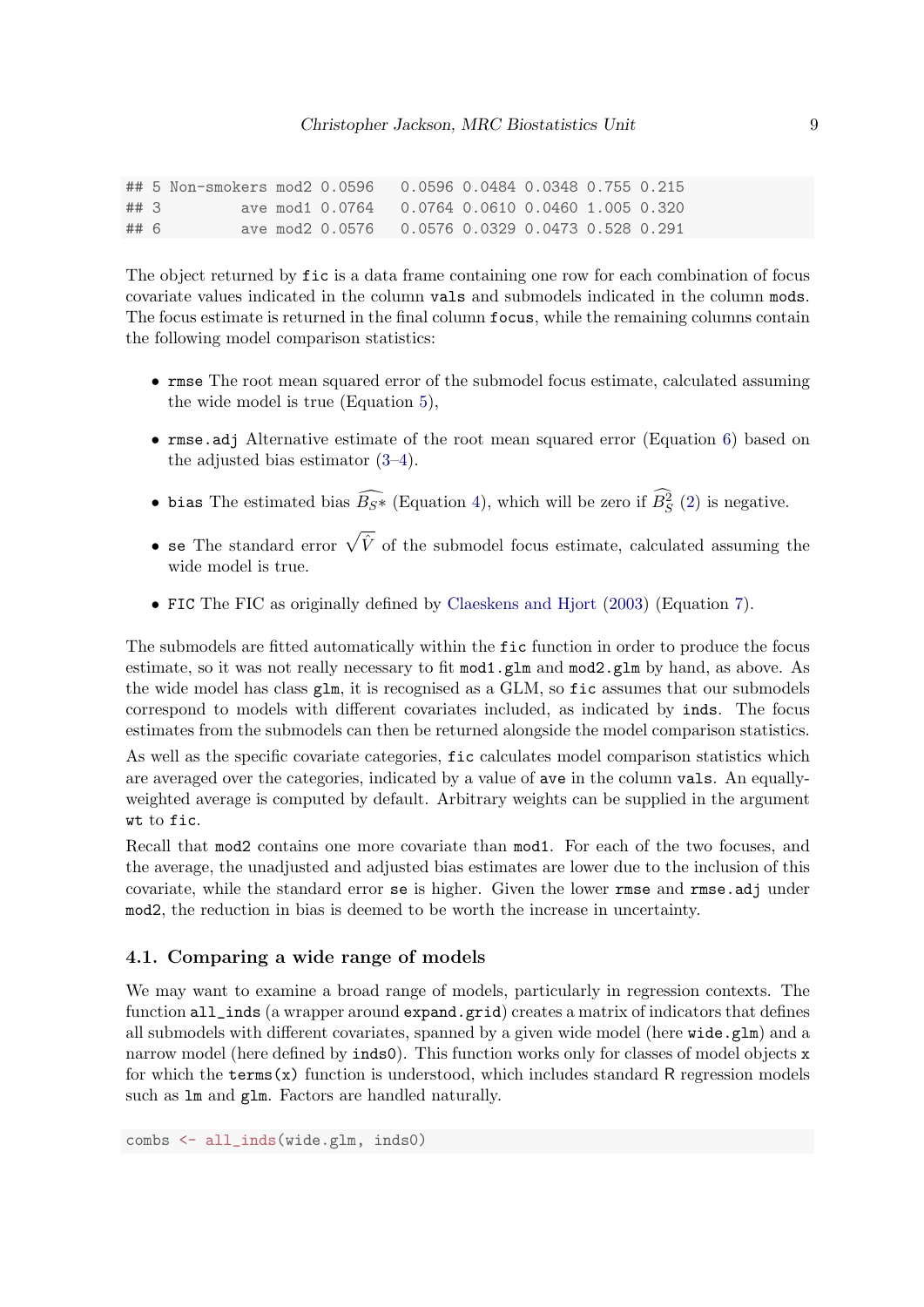The resulting matrix can be used as the inds argument to fic to compare all submodels in this example, again for a focus defined by the probability of low birth weight at covariate values defined by X. Before calling fic again, we redefine combs to exclude models with interactions but not both corresponding main effects.

```
combs <- subset(combs,
                 !((smoke==0 & smokeage==1) |
                   (smoke==0 & smokeui==1) |
                   (\text{age}==0 \& \text{smokeage}==1)(iii==0 & smokeu = -1))ficres \le fic(wide = wide.glm, inds = combs, inds0 = inds0,
               focus = prob\_logistic, X = X)
```
Notice that some of the rmse elements of ficres are NaN, since the first squared bias estimate  $B^2$  is negative. The alternative estimate [\(6\)](#page-3-2), rmse.adj, might be preferred in these cases, since it is consistent with the bias and variance estimates.

A comparison of many models can be illustrated by a scatterplot of the focus estimate against the root MSE of each submodel. The default plot method for fic objects accomplishes this using base R graphics: try plot(ficres). Alternatively a graph can be plotted using ggplot2 if this package is installed. This is illustrated in Figure [1.](#page-10-0)

There is one panel for each of the two covariate categories (smokers and non-smokers) defining the focus (probability of low birth weight) and an average over the two categories. The solid blue line is the focus estimate under the wide model, and the dashed blue line is the focus estimate under the narrow model. An informal illustration of the uncertainty around the estimate of the focus quantity from each submodel is given by the estimate  $\pm 1.96 \times \sqrt{\hat{V}}$ . Note that this underestimates the uncertainty if inference is based on a selected model a better confidence interval would then account for the range of models being searched over ("post-selection" inference, see, e.g., [Hjort and Claeskens](#page-18-5) [\(2003\)](#page-18-5); Berk [et al.](#page-18-6) [\(2013\)](#page-18-6)).

Each submodel is labelled faintly using the row names of the matrix supplied as the inds argument to fic. In this case, these names were automatically constructed by the function all\_inds and contain a string of binary 0/1 indicators for the inclusion of eight parameters. For smokers, a group of smaller models including the narrow model (labelled 11000000) give estimates of the probability of low birth weight with the lowest MSE, while by contrast, for non-smokers, the wide model (labelled 11111111) and similar larger models give the most accurate estimates of the focus quantity. Note that in this dataset, there are 115 non-smokers and 74 smokers, thus more data enables bigger models to be identified for non-smokers. Wider models are also preferred for describing the average population.

The model with the optimal MSE could be identified if necessary, with the summary method for objects returned by fic. This lists the parameters included in the optimal model for each focus.

```
summary(ficres)
## $min
## index
```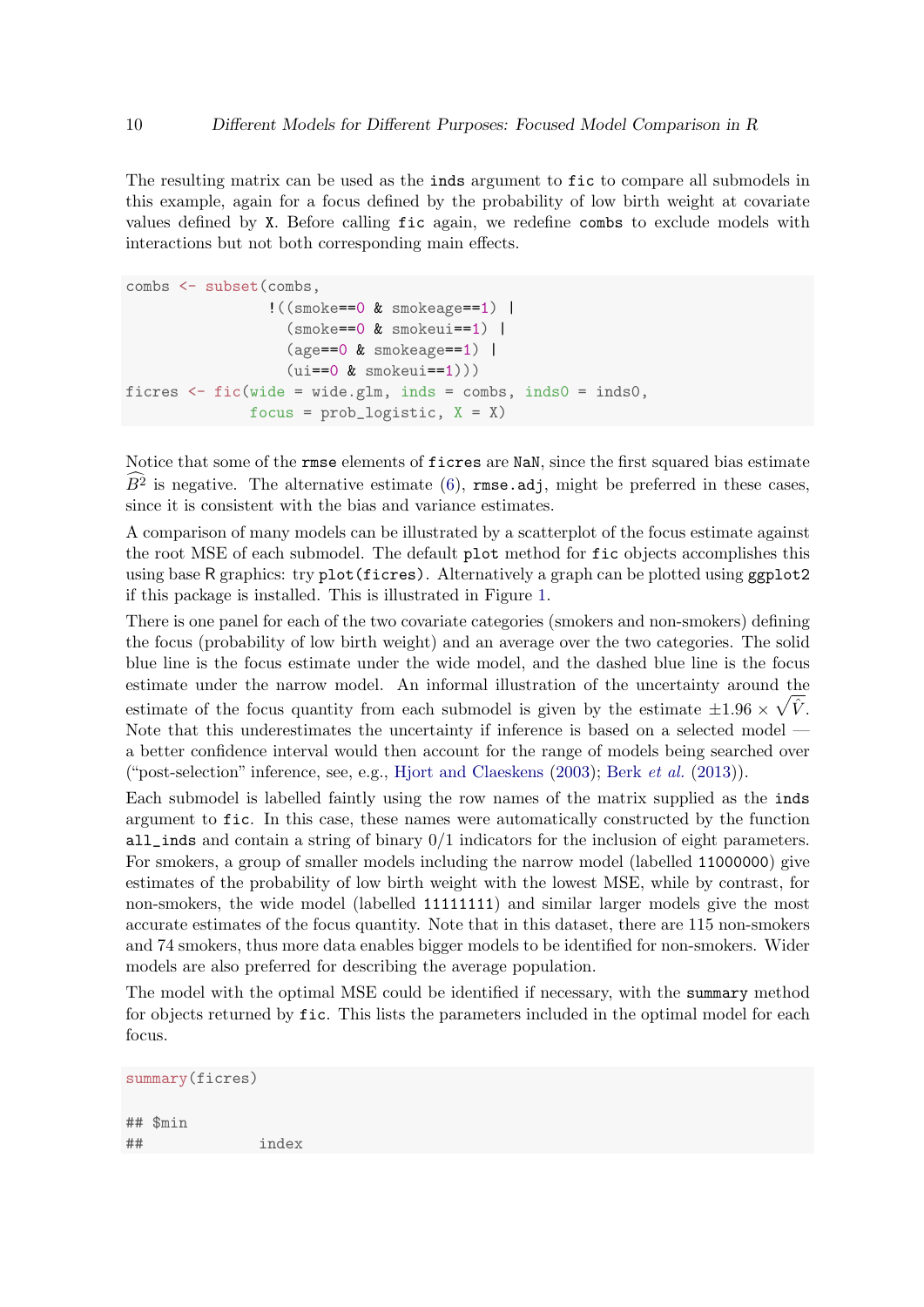

<span id="page-10-0"></span>Figure 1: Focused comparison of logistic regression models for low birth weight with different covariates

|    | ## Smokers           | 5     |                                           |        |        |                                                                             |  |
|----|----------------------|-------|-------------------------------------------|--------|--------|-----------------------------------------------------------------------------|--|
|    | ## Non-smokers       | 20    |                                           |        |        |                                                                             |  |
|    | ## ave               | 20    |                                           |        |        |                                                                             |  |
| ## |                      |       |                                           |        |        | pars                                                                        |  |
|    | ## Smokers           |       |                                           |        |        | (Intercept), lwtkg, htTRUE                                                  |  |
|    |                      |       |                                           |        |        | ## Non-smokers (Intercept), lwtkg, age, smokeTRUE, htTRUE, uiTRUE, smokeage |  |
|    | ## ave               |       |                                           |        |        | (Intercept), lwtkg, age, smokeTRUE, htTRUE, uiTRUE, smokeage                |  |
| ## |                      | focus |                                           |        |        |                                                                             |  |
|    | ## Smokers           | 0.280 |                                           |        |        |                                                                             |  |
|    | ## Non-smokers 0.183 |       |                                           |        |        |                                                                             |  |
|    | ## ave               | 0.254 |                                           |        |        |                                                                             |  |
| ## |                      |       |                                           |        |        |                                                                             |  |
|    | ## \$ranges          |       |                                           |        |        |                                                                             |  |
| ## |                      |       | min(focus) max(focus) min(RMSE) max(RMSE) |        |        |                                                                             |  |
|    | ## Smokers           | 0.249 | 0.400                                     | 0.0403 | 0.0896 |                                                                             |  |
|    | ## Non-smokers       | 0.168 | 0.300                                     | 0.0385 | 0.1226 |                                                                             |  |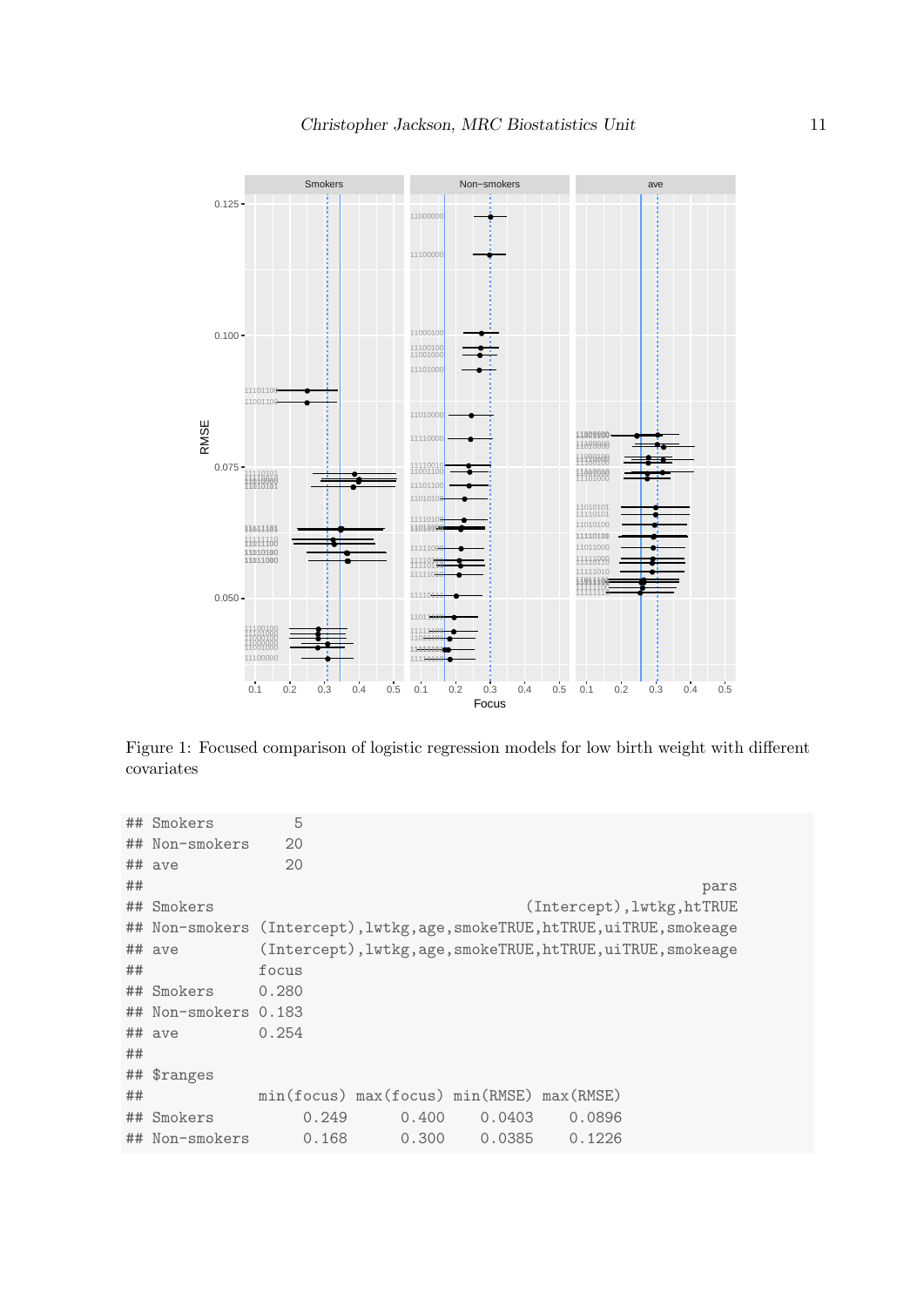```
## ave 0.244 0.322 0.0512 0.0812
##
## attr(,"class")
## [1] "summary.fic"
```
Though in general, if there are multiple models with similar estimation performance and different results, the reasons for their differences should be explored in greater depth with the aid of background knowledge.

#### 4.2. Calling fic for an unfamiliar class of models

Above, the fic function recognised the fitted model objects as GLMs, that is, objects of class "glm" returned by the glm() function in base R. But the package can be used to calculate focused model comparison statistics for any class of models, not just the special classes it recognises. To do this, it needs to know where two things are stored inside the fitted model objects:

- 1. the vector of maximum likelihood estimates  $(\hat{\theta}, \hat{\gamma})$ ,
- 2. the covariance matrix of the maximum likelihood estimates,  $J^{-1}$ .

plus, if the "classic" FIC is required, also the number of observations  $n$  contributing to the model fit. Given a fitted model object called mod, the fic() function assumes by default that coef(mod), and vcov(mod) respectively return the estimates and covariance matrix. Likewise it assumes that nobs(mod) returns the number of observations if FIC is required.

If one or more of these assumptions is not true, the defaults can be changed by supplying the argument fns to fic(), which should be a named list of three components. Each component should be a function taking one argument (the fitted model) which extracts the required information from the fitted model and returns it, as in the following example. Here the first component of fns is a function which, when applied to a glm object, returns the maximum likelihood estimates of the regression coefficients.

```
fns \leq list(coef = function(x)coef(x),
            nobs = function(x)nobs(x),
            vcov = function(x) vcov(x))fic1 \leftarrow fic(wide = wide.glm, inds = inds, inds0 = inds0,
            focus = prob\_logistic, fins = fins, X = X)
```
A full worked example of a using fic for a novel class of models, defined and fitted by custom R functions, is given in the package vignette "Examples of focused model comparison: skew-normal models".

## 4.3. Other classes of models

The fic package also has built-in methods for the following classes of models.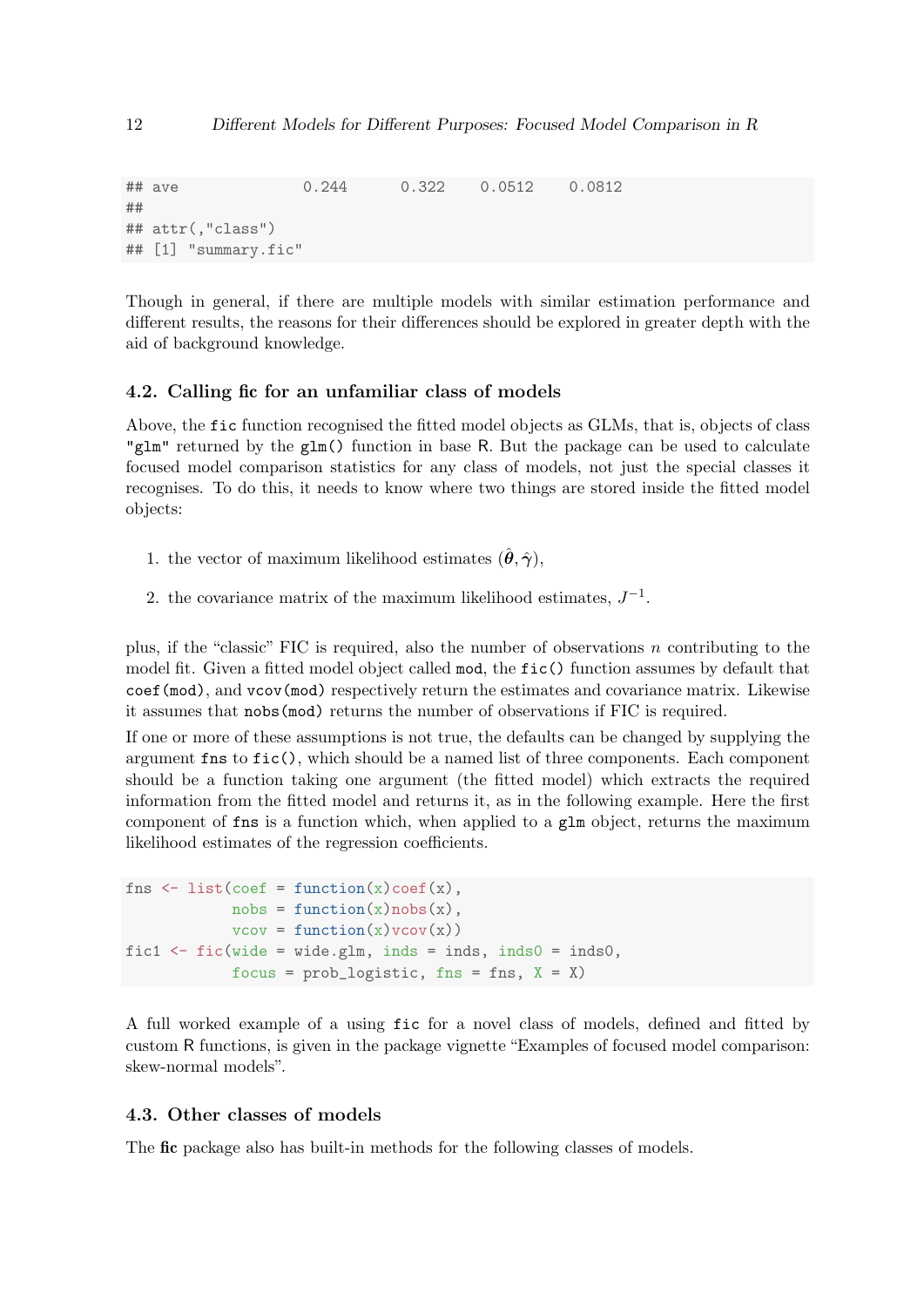- Linear models fitted with lm in base R. Examples of covariate selection and polynomial order selection are given in an additional fic vignette on linear models, which also illustrates the use of quantiles of the outcome distribution as focuses, and focuses that depend on variance parameters as well as linear model coefficients.
- Parametric survival models fitted with flexsurvreg in the flexsurv package [\(Jackson](#page-18-7) [2016\)](#page-18-7), or survreg in the survival package [\(Therneau](#page-19-3) [2015\)](#page-19-3).

The additional fic vignette "Examples of focused model comparison: parametric survival models" illustrates the use of fic to compare parametric baseline survival functions of different levels of complexity. fic needs to be set up carefully here since the same model can be presented in several different parameterisations. Focused comparison requires the submodels to be defined by fixing parameters of the wide model to special values.

• Multi-state models fitted with the msm package [\(Jackson](#page-18-8) [2011\)](#page-18-8).

A multi-state model might consist of several regression models, one for each transition between states in a multi-state structure, which poses a challenge to defining and interpreting a focused model comparison. The package vignette "Examples of focused model comparison: multi-state models" gives a worked example. Another feature of this example is that the focus of interest is a complicated model summary function provided by the msm package, which needs to be converted carefully into the format expected by fic.

## <span id="page-12-0"></span>5. Focused covariate selection in Cox proportional hazards regression

In a Cox regression model, time-to-event outcomes  $t_i$  are observed on individuals i, potentially with right-censoring. At time t, individual i is assumed to have a hazard  $h_i(t)$  which is proportional to their covariate values. We compare models that have different sets of covariates. In the most general "wide" model,  $h_i(t) = h_0(t) \exp(\theta^\top \mathbf{x}_i + \boldsymbol{\gamma}^\top \mathbf{z}_i)$ . The baseline hazard  $h_0(t)$ is left unspecified, while  $\theta$  and  $\gamma$  are estimated by maximum partial likelihood.

We compare submodels  $S$  of this wide model, which include different subsets of covariates, according to how accurately they estimate some focus quantity  $\mu = \mu(\theta, \gamma, H_0(|\mathbf{x}, t), \mathbf{w})$ ,  $H_0$ () is the cumulative baseline hazard function, which can be estimated nonparametrically by various methods. Typical focus quantities might depend on time  $t$  as well as covariate values x, e.g., the probability  $S(t|\mathbf{x}, \theta, \gamma, H_0()$  that a person with covariates x will survive t years.

Again the mean squared error  $MSE_S = B_S^2 + V_S$  of  $\mu_S$ , the focus quantity under submodel S, has an asymptotically unbiased estimator  $B_S^2 + \widehat{V_S}$ , like that in Section [2,](#page-1-0) which was derived by [Hjort and Claeskens](#page-18-9) [\(2006\)](#page-18-9) under the same theoretical principles:

$$
\widehat{B}_{S}^{2} = (\hat{\omega} - \hat{\kappa})(I - G_{S})(\hat{\delta}\hat{\delta}^{\top} - Q)(I - G_{S})(\hat{\omega} - \hat{\kappa})
$$
\n
$$
\widehat{V}_{S} = \left\{\hat{\tau}_{0}(t)^{2} + (\hat{\omega} - \hat{\kappa})^{\top}Q_{S}^{0}(\hat{\omega} - \hat{\kappa})\right\}/n
$$
\n
$$
\hat{\omega} = J_{10}J_{00}^{-1}\frac{d\mu}{d\theta} - \frac{d\mu}{d\gamma}
$$
\n
$$
\hat{\kappa}(t) = (J_{10}J_{00}^{-1}F_{0}(t) - F_{1}(t))\frac{d\mu}{dH_{0}},
$$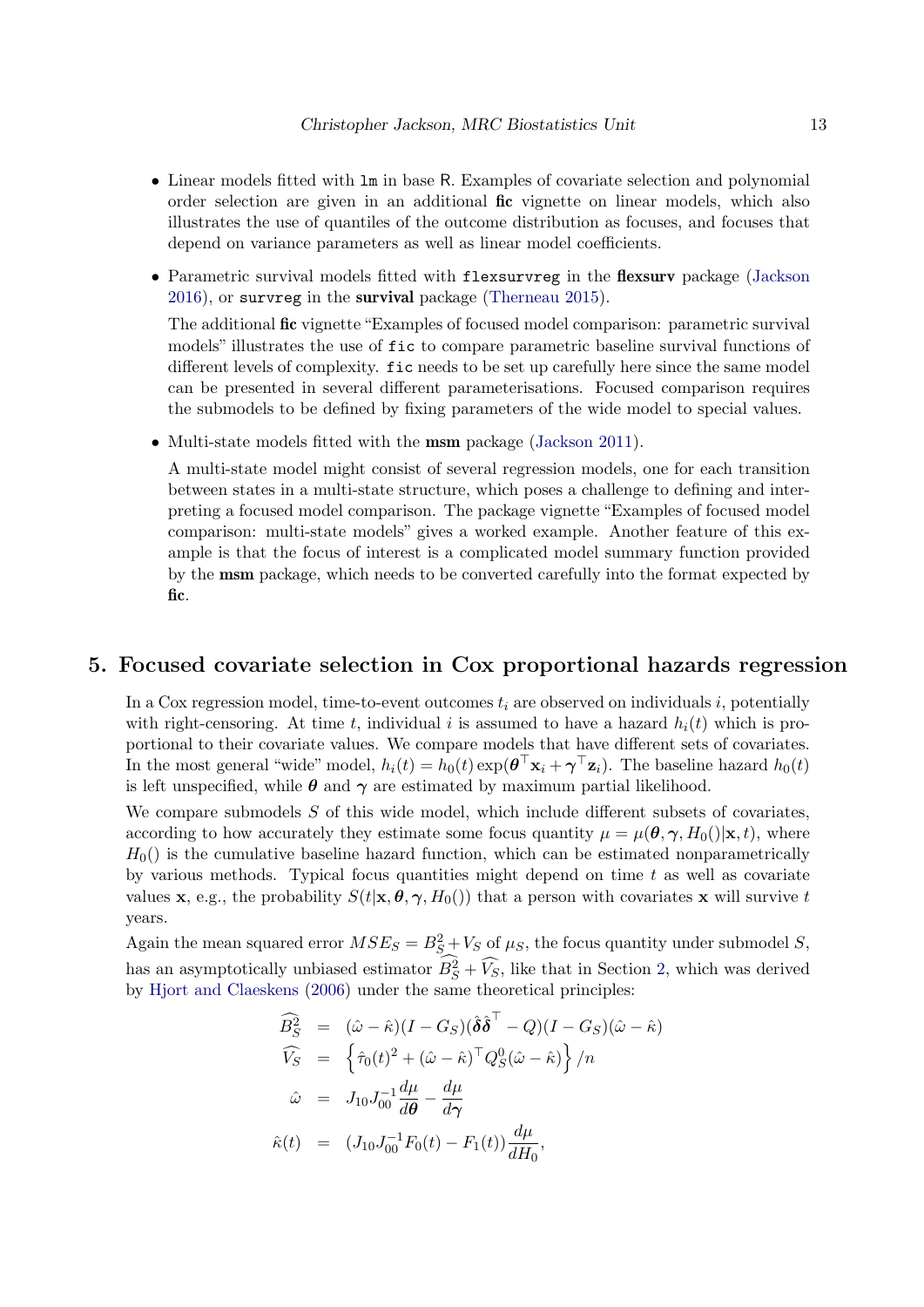where  $Q_S^0, G_S, \hat{\boldsymbol{\delta}}, J_{10}, J_{00}$  are defined as in Section [2,](#page-1-0) except in terms of the partial likelihood instead of the likelihood. Newly-defined quantities are

$$
F(t) = \int_0^t \left\{ G_n^{(1)}(u) / G_n^{(0)}(u) \right\} dH_0(u) = \begin{pmatrix} F_0(t) \\ F_1(t) \end{pmatrix}
$$

where  $F_0(t)$  and  $F_1(t)$  have p and q components respectively,

$$
G_n^{(0)}(u) = \frac{1}{n} \sum_{i=1}^n Y_i(u) \exp(\boldsymbol{\theta}^\top \mathbf{x}_i + \boldsymbol{\gamma}^\top \mathbf{z}_i)
$$
  

$$
G_n^{(1)}(u) = \frac{1}{n} \sum_{i=1}^n Y_i(u) \exp(\boldsymbol{\theta}^\top \mathbf{x}_i + \boldsymbol{\gamma}^\top \mathbf{z}_i) \begin{pmatrix} x_i \\ z_i \end{pmatrix}
$$

both evaluated at the estimates of  $\theta$ ,  $\gamma$  and  $H_0$ () from the wide model,

$$
\tau_0(t)^2 = \left(\frac{d\mu}{dH_0}\right)^2 \int_0^t \frac{dH_0(u)}{g^{(0)}(u,\beta,0)} + \left\{\frac{d\mu}{d\beta} - \frac{d\mu}{dH_0}F_0(t)\right\}^{\top} J_{00}^{-1} \left\{\frac{d\mu}{d\beta} - \frac{d\mu}{dH_0}F_0(t)\right\}
$$

and  $Y_i(t) = I(t_i \geq t)$  is the indicator for individual i being at risk at time t.

As before, if  $B_S^2 < 0$ , we could also use an alternative estimator for  $MSE_S$  which assumes that the bias is zero in these cases.

### <span id="page-13-0"></span>5.1. Example: Malignant melanoma

To illustrate the method, [Hjort and Claeskens](#page-18-9) [\(2006\)](#page-18-9) study a dataset from 205 patients with malignant melanoma, earlier analysed in detail by [Andersen](#page-17-1) et al. [\(1993\)](#page-17-1). This dataset is also provided in the fic package.

We compare models ranging from a wide model wide that includes 7 terms in the regression model formula, to a narrow model that includes only sex.

```
library("survival")
wide \leq coxph(Surv(years, death==1) \sim sex + thick_centred + infilt + epith +
                ulcer + depth + age, data = melanoma)
```
In this example, we need to deal with *factor* terms in the model when setting up the inds and inds0 indicators to supply to fic. Specifically, infilt and depth are factors with 4 and 3 levels respectively, represented in the model by 3 and 2 model parameters respectively, instead of one parameter for each. The remaining terms in the model are each associated with one parameter. Thus the wide model, with 7 terms, includes 10 parameters.

The function expand\_inds can be used to construct inds or inds0 terms in the presence of factors<sup>[3](#page-13-1)</sup>. We supply a vector of 7 elements, indicating the presence or absence of each of the 7 terms in the model formula. In this case, only the first term, sex, is included in the narrow model. Then to create an inds0 vector of 10 elements, indicating the presence or absence of each of the wide model's 10 parameters in the narrow model, we call

<span id="page-13-1"></span><sup>&</sup>lt;sup>3</sup>This function only works for classes of models for which the model.matrix function is understood and returns objects with an "assign" attribute. This includes all the commonly-used models in base R.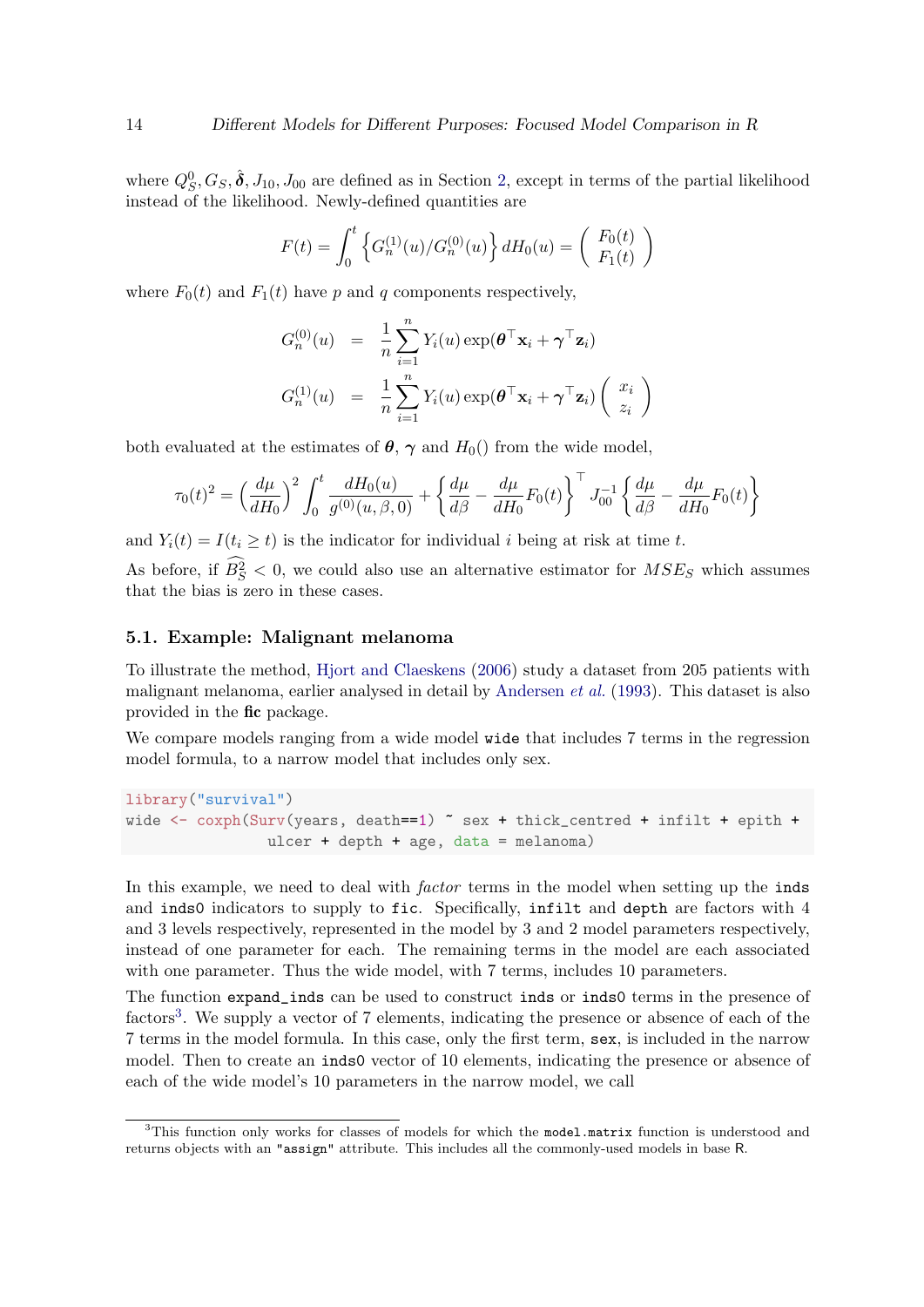```
inds0 <- expand\_inds(c(1,0,0,0,0,0,0), wide)
inds0
## [,1] [,2] [,3] [,4] [,5] [,6] [,7] [,8] [,9] [,10]
## [1,] 1 0 0 0 0 0 0 0 0 0
```
Note that in Cox regression there is no intercept parameter, therefore the model parameters include only the regression coefficients. In fully parametric regression models, for example GLMs, the vector supplied to expand\_inds should contain an additional element indicating the presence of the intercept.

The fic package includes three built-in alternative focuses, as specified through the focus argument to fic.

- focus="hr": the hazard ratio between an individual with covariates  $X$  and an individual with covariates 0 (which by definition of the Cox model is independent of time  $t$ )
- focus="survival": the survival probability at time  $t$ , for an individual with covariates X
- focus="cumhaz": the cumulative hazard at time t, for an individual with covariates X

The required covariate values and/or time point(s) are supplied as the X and t arguments to fic.

It is possible to supply alternative focuses, though this is slightly trickier than for standard full likelihood models. It requires the user to supply a list of three functions as the focus argument to fic, one returning the focus, and two returning its derivatives with respect to  $(\theta, \gamma)$  and  $H_0(t)$  respectively. The functions take arguments par, H0, X and t representing the parameter vector, cumulative hazard, covariate matrix and time. To see some examples, print the following lists of functions, which are used for the three built-in focuses above.

```
list(focus = fic:::cox_hr,deriv = fic:::cox_hr_deriv,
     dH = fic:::cox_hr_dH)list(focus = fic:::cox_cumhaz,
     deriv = fic:::cox_cumhaz_deriv,
     dH = fic:::cox_cumhaz_dH)
list(focus = fic:::cox_survival,
     deriv = fic:::cox_survival_deriv,
     dH = fic:::cox_survival_dH)
```
In the melanoma example, all possible submodels spanning the wide and narrow model are compared. As before, a matrix of indicators describing these models is constructed, and the submodels are fitted automatically within the fic function.

combs <- all\_inds(wide, inds0)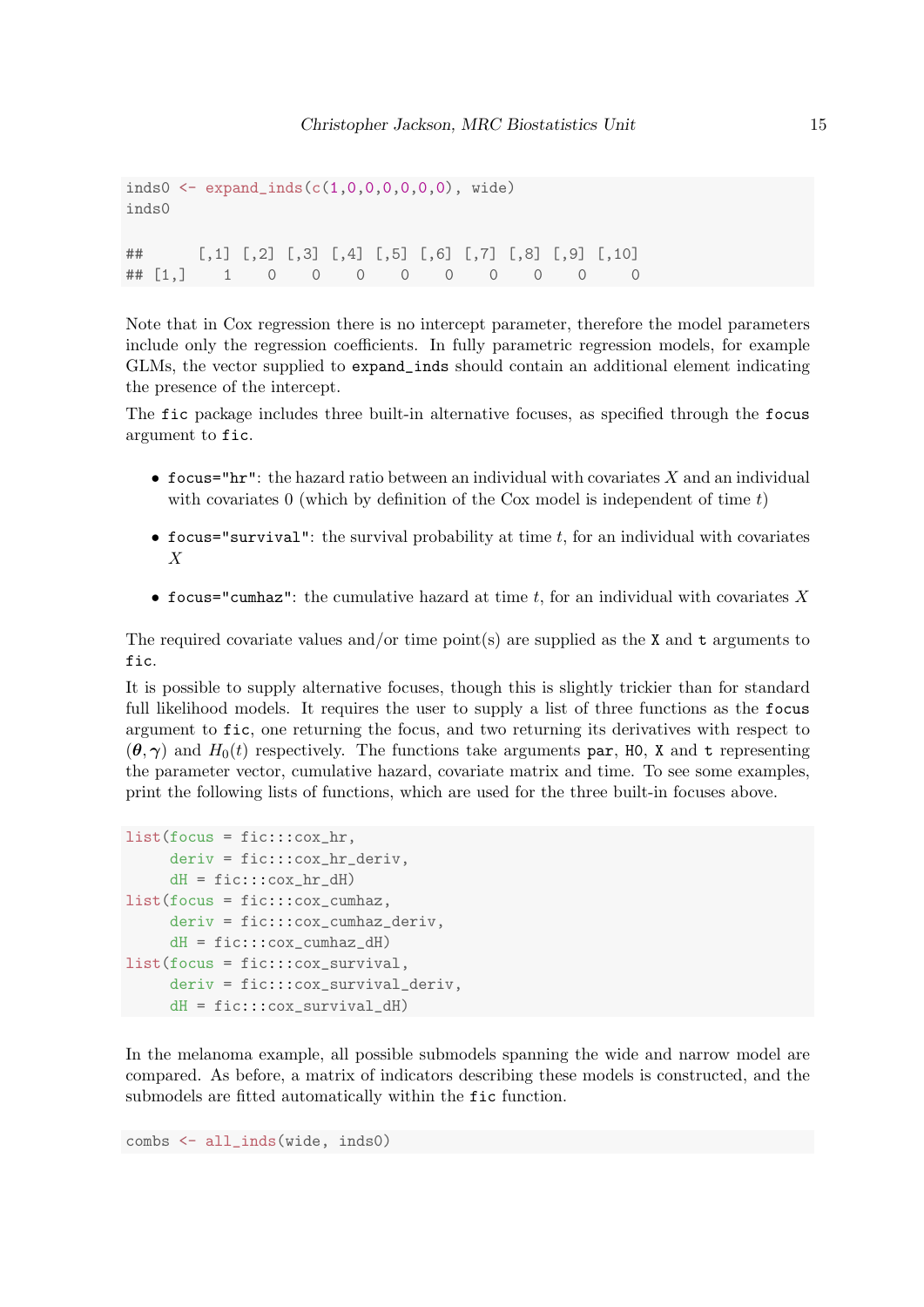The focus is defined as the 5 year survival probability  $\text{fic}(\ldots,\text{focus} = "survival", t$ = 5) for the covariate values defined by X, here taken as men and women separately, with average age and mean observed tumour thickness among men and women, infiltration level 4, epithelioid cells and ulceration present, and invasion depth 2. The utility newdata\_to\_X is used to convert the user-defined data frame newdata that identifies these covariate values, with one variable per covariate or factor, to a design matrix  $X$ , with one column for each of the 10 parameter values.<sup>[4](#page-15-0)</sup>

```
newdata <- with(melanoma,
                data.frame(sex = c("female","male"),
                           thick_centred = tapply(thick_centred, sex, mean),
                           infilt = 4, epith = 1, ulcer = 1, depth = 2,
                           age = tapply(age, sex, mean)))
X <- newdata_to_X(newdata, wide, intercept=FALSE)
ficall \le fic(wide, inds = combs, inds0 = inds0,
              focus = "survival", X = X, t = 5)
```
The models give a big range of estimates for the focus survival probability. Generally, the models returning higher survival estimates are those models closer to the narrow model, and the error of these estimates is high. The most accurate models, as judged by the MSE of this focus, return survival estimates of around 0.6–0.7 for men and 0.4–0.5 for women. If desired, the model with the lowest root MSE could be identified with the summary method.

```
summary(ficall)
## $min
## index pars focus
## female 61 sexmale,epith,ulcer,depth2,depth3,age 0.629
## male 21 sexmale,epith,depth2,depth3 0.447
##
## $ranges
## min(focus) max(focus) min(RMSE) max(RMSE)
## female 0.420 0.837 0.0291 0.341
## male 0.208 0.691 0.0408 0.314
##
## attr(,"class")
## [1] "summary.fic"
```
However, the reasons for the variation in results between models should be investigated further, with the aid of clinical background knowledge.

## 6. Discussion

In focused model comparison, we explicitly connect statistical models with the scientific questions that the models were designed to address. Different models might give better estimates

<span id="page-15-0"></span><sup>&</sup>lt;sup>4</sup>Note the intercept is excluded here, as Cox models don't have a regression intercept term. In GLMs, the design matrix usually includes an intercept.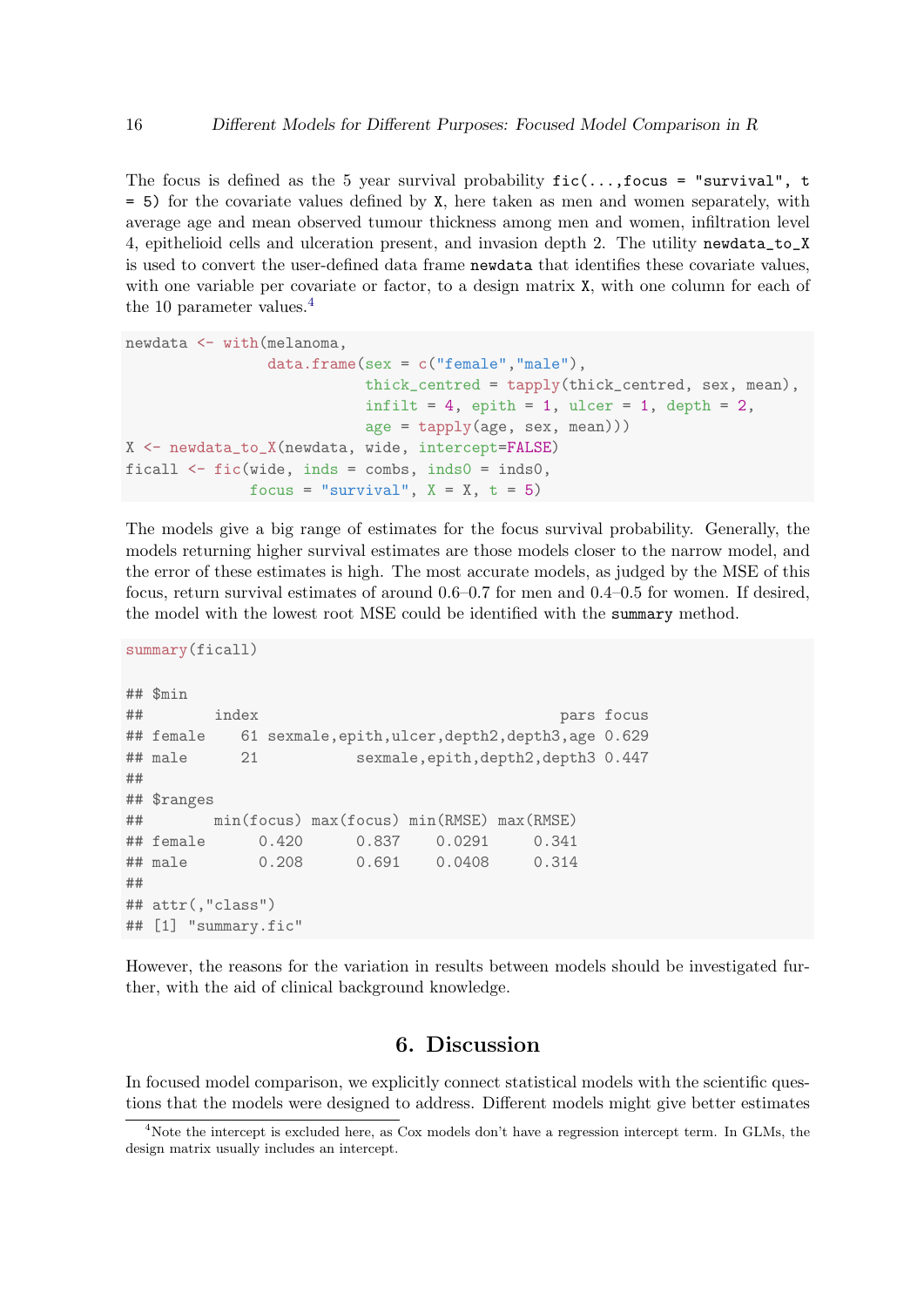

Figure 2: Focused comparison of Cox regression models for the melanoma data.

of different focus quantities of interest. Focused information criteria enable models to be compared according to how well they balance the bias and variance of an estimate of interest. The bias and variance terms that contribute to the criteria can be examined directly to illustrate the trade-off.

The fic package performs focused model comparison easily for any class of models fitted by maximum likelihood. The package is designed to be easily extensible, by adding new model classes and focuses. The vignettes illustrate some examples of particular model classes, focuses and model comparison problems. Further contributions of code and worked examples would be welcome. More advanced models, beyond standard maximum likelihood, might need novel focused criteria to be implemented. Some generalisations were discussed by [Claeskens and](#page-18-1) [Hjort](#page-18-1) [\(2008\)](#page-18-1), for example, for mixed models, missing data, and where a submodel is on the boundary of the parameter space. [Gueuning and Claeskens](#page-18-10) [\(2018\)](#page-18-10) developed focused information criteria for high-dimensional situations where one or more of the models being compared is not identifiable from the data. [Jullum and Hjort](#page-18-11) [\(2017,](#page-18-11) [2018\)](#page-18-12) used FIC to choose between parametric and nonparametric estimators, [Hellton and Hjort](#page-18-13) [\(2018\)](#page-18-13) used ideas of focused selection to set the tuning parameter in ridge regression, while Ko [et al.](#page-19-4) [\(2019\)](#page-19-4) used it for copula model selection.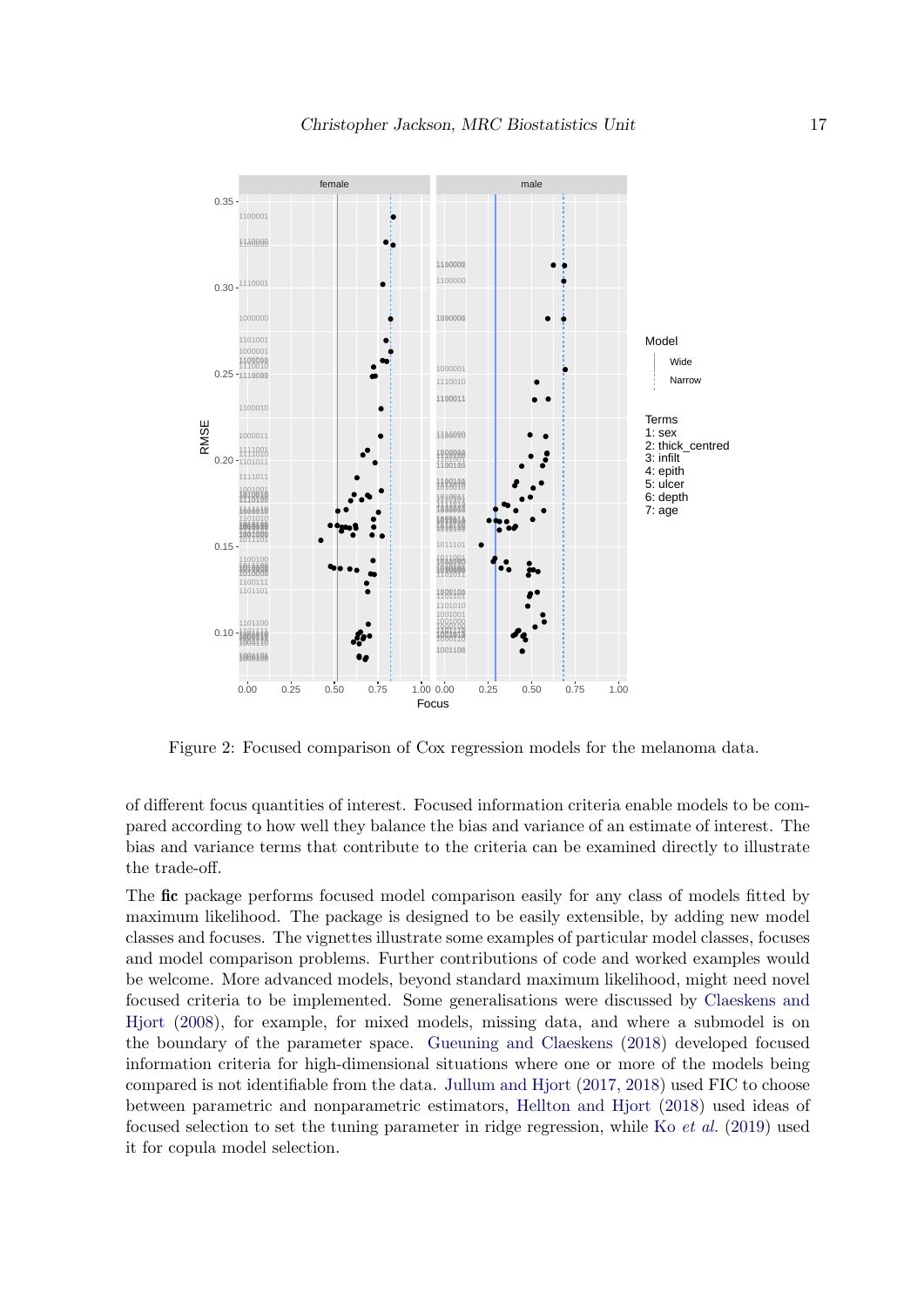Model uncertainty is an area of ongoing research. It is often not wise to highlight only the results of the single model that is selected by a criterion. If multiple well-performing models give different estimates, then the uncertainty about the model choice should be acknowledged. If a single "best" estimate is desired, then this could be produced by a model-averaged estimator (see, e.g., [Hjort and Claeskens](#page-18-5) [\(2003\)](#page-18-5), [Claeskens and Hjort](#page-18-1) [\(2008\)](#page-18-1), [Hansen](#page-18-14) [\(2014\)](#page-18-14), [Zhang](#page-19-5) *[et al.](#page-19-5)* [\(2016\)](#page-19-5)). Alternatively, if we wish to highlight a single best model, this could provide the point estimate, but coupled with a confidence interval that acknowledges the range of models that have been selected from. In either case, determining appropriate confidence intervals or standard errors is challenging (see, e.g., [Charkhi and Claeskens](#page-18-15) [2018;](#page-18-15) [Bachoc](#page-17-2) et al. [2019\)](#page-17-2). Bootstrapping, e.g., by resampling the data, or resampling parameter estimates from their asymptotic sampling distributions under a wide model, is an attractive method of handling model uncertainty that is simple to implement in software, though its theoretical properties in this context are not well understood. See, e.g., [Claeskens and Hjort](#page-18-1) [\(2008\)](#page-18-1), [Breiman](#page-18-16) [\(1996\)](#page-18-16), [Jackson](#page-18-17) et al. [\(2010\)](#page-18-17), for examples and discussion.

Estimation is often followed by decision making. Formal decision theory might also lend itself to focused model comparison. For example we might consider the "focus" to be the decision among discrete actions with optimal expected loss. Again, bootstrapping might provide a route to focused model comparison, e.g., by calculating the average loss, over a set of bootstrap resamples, of decisions made under competing models.

Focused model comparison principles might also be used for Bayesian inference. In realistic situations, the true process is typically more complex than the biggest model that can be identified from the data. In a Bayesian perspective, we might use a theoretically-realistic model, but with a prior that encodes external information to enable the parameters to be identified from the data, e.g., through shrinkage, regularisation or elicited judgements. However, the appropriate model or prior might still be uncertain, and we may have multiple competing models. [Claeskens and Hjort](#page-18-1) [\(2008\)](#page-18-1) present some equivalents of FIC for Bayesian estimators where there is prior information about departures from the narrow model. Various criteria, with justifications related to cross-validation or predictive loss, have been developed to compare Bayesian models [\(Spiegelhalter](#page-19-6) et al. [2002;](#page-19-6) [Plummer](#page-19-7) [2008;](#page-19-7) [Watanabe](#page-19-8) [2013;](#page-19-8) [Vehtari](#page-19-9) et al. [2017\)](#page-19-9) or average their estimates (Yao *[et al.](#page-19-10)* [2018;](#page-19-10) [Jackson](#page-18-17) *et al.* [2010\)](#page-18-17). These might also be extended to enable models to be compared for different focuses.

fic is available from <http://CRAN.R-project.org/package=fic>. Development versions are available on <https://github.com/chjackson/fic>, and contributions are welcome.

## References

- <span id="page-17-0"></span>Akaike H (1973). "Information Theory and an Extension of the Maximum Likelihood Principle." In B Petrov, F Csaki (eds.), 2nd International Symposium on Information Theory, pp. 267–281. Akademiai Kiado, Budapest.
- <span id="page-17-1"></span>Andersen PK, Borgan O, Gill RD, Keiding N (1993). Statistical Models Based on Counting Processes. Springer, New York.
- <span id="page-17-2"></span>Bachoc F, Leeb H, Pötscher B (2019). "Valid Confidence Intervals for Post-Model-Selection Predictors." The Annals of Statistics,  $47(3)$ , 1475–1504.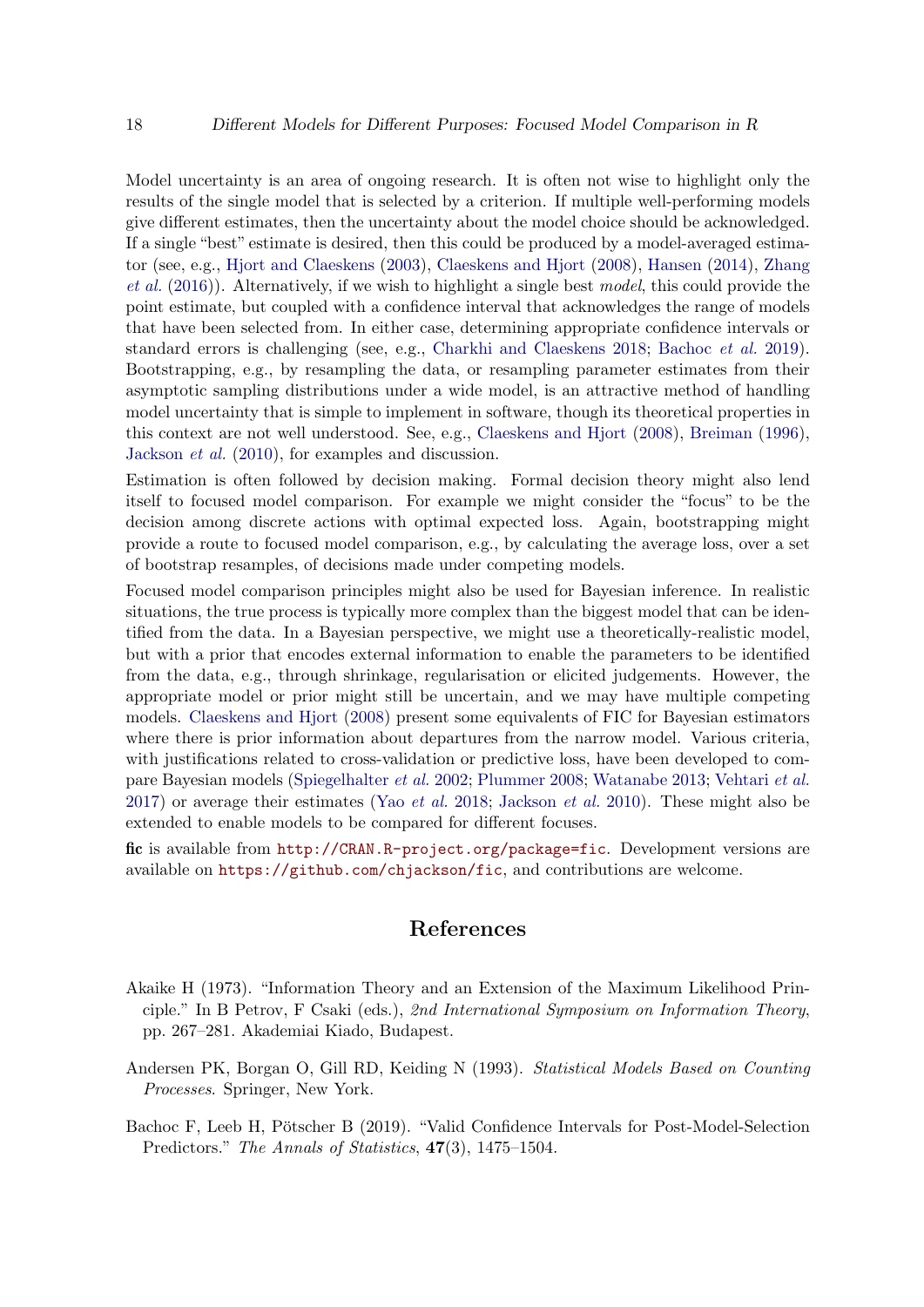- <span id="page-18-6"></span>Berk R, Brown L, Buja A, Zhang K, Zhao L (2013). "Valid Post-Selection Inference." The Annals of Statistics,  $41(2)$ , 802–837.
- <span id="page-18-16"></span>Breiman L (1996). "Bagging Predictors." Machine Learning, 24(2), 123–140.
- <span id="page-18-0"></span>Burnham KP, Anderson DR (2003). Model Selection and Multimodel Inference: A Practical Information-Theoretic Approach. Springer.
- <span id="page-18-15"></span>Charkhi A, Claeskens G (2018). "Asymptotic Post-Selection Inference for the Akaike Information Criterion." Biometrika, 105(3), 645–664.
- <span id="page-18-2"></span>Claeskens G, Hjort N (2003). "The Focused Information Criterion (with discussion)." Journal of the American Statistical Association, 98(464), 900–945.
- <span id="page-18-1"></span>Claeskens G, Hjort N (2008). Model Selection and Model Averaging. Cambridge University Press.
- <span id="page-18-3"></span>Gilbert P, Varadhan R (2016). numDeriv: Accurate Numerical Derivatives. R package version 2016.8-1, URL <https://CRAN.R-project.org/package=numDeriv>.
- <span id="page-18-10"></span>Gueuning T, Claeskens G (2018). "A High-Dimensional Focused Information Criterion." Scandinavian Journal of Statistics,  $45(1)$ ,  $34-61$ .
- <span id="page-18-14"></span>Hansen BE (2014). "Model Averaging, Asymptotic Risk, and Regressor Groups." Quantitative Economics, 5(3), 495–530.
- <span id="page-18-13"></span>Hellton K, Hjort N (2018). "Fridge: Focused Fine-Tuning of Ridge Regression for Personalized Predictions." Statistics in Medicine, **37**(8), 1290–1303.
- <span id="page-18-5"></span>Hjort N, Claeskens G (2003). "Frequentist Model Average Estimators." Journal of the American Statistical Association, 98(464), 879–899.
- <span id="page-18-9"></span>Hjort NL, Claeskens G (2006). "Focused Information Criteria and Model Averaging for the Cox Hazard Regression Model." Journal of the American Statistical Association, 101(476), 1449–1464.
- <span id="page-18-4"></span>Hosmer DW, Lemeshow S (1989). Applied Logistic Regression. John Wiley & Sons.
- <span id="page-18-7"></span>Jackson C (2016). "**flexsurv**: A Platform for Parametric Survival Modeling in R." *Journal of Statistical Software*,  $70(8)$ , 1-33. [doi:10.18637/jss.v070.i08](http://dx.doi.org/10.18637/jss.v070.i08).
- <span id="page-18-8"></span>Jackson CH (2011). "Multi-State Models for Panel Data: The msm Package for R." Journal of Statistical Software, 38(8).
- <span id="page-18-17"></span>Jackson CH, Sharples LD, Thompson SG (2010). "Structural and Parameter Uncertainty in Bayesian Cost-Effectiveness Models." 59(2), 233–253.
- <span id="page-18-11"></span>Jullum M, Hjort N (2017). "Parametric or Nonparametric: The FIC Approach." Statistica Sinica, pp. 951–981.
- <span id="page-18-12"></span>Jullum M, Hjort NL (2018). "What Price Semiparametric Cox Regression?" Lifetime Data Analysis, pp. 1–33.